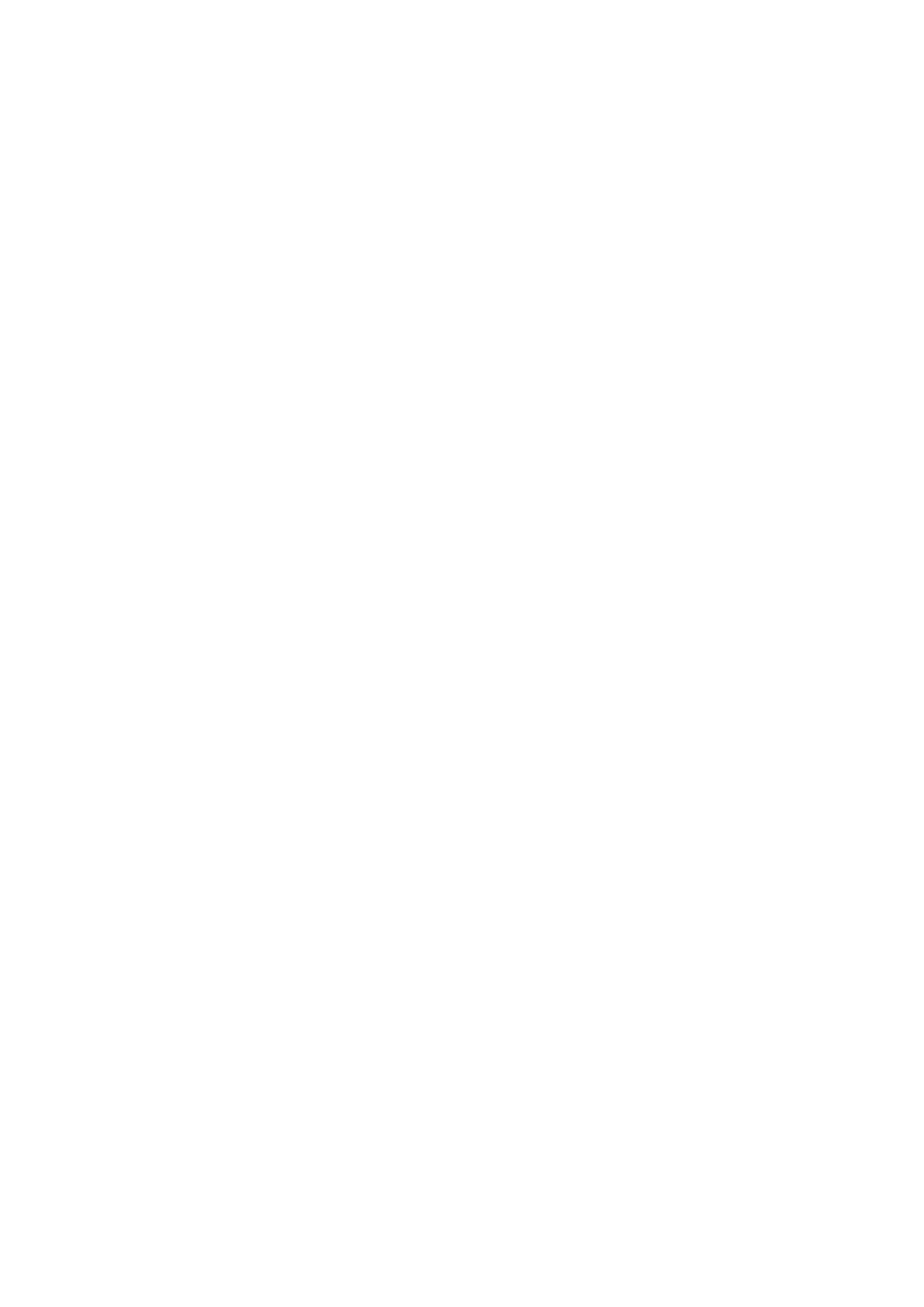| <b>DISTRICT: Nuwakot</b> | $[28]$           | V.D.C./MUNICIPALITY: Bageswori<br>[1]        |       |       |
|--------------------------|------------------|----------------------------------------------|-------|-------|
| <b>WARD</b>              | <b>HOUSEHOLD</b> | <b>POPULATION</b>                            |       |       |
|                          |                  | <b>TOTAL</b><br><b>MALE</b><br><b>FEMALE</b> |       |       |
|                          | 83               | 389                                          | 183   | 206   |
| 2                        | 86               | 400                                          | 206   | 194   |
| 3                        | 127              | 569                                          | 261   | 308   |
|                          | 125              | 551                                          | 262   | 289   |
| 5                        | 47               | 242                                          | 111   | 131   |
| 6                        | 75               | 373                                          | 177   | 196   |
|                          | 238              | 998                                          | 464   | 534   |
| 8                        | 161              | 756                                          | 360   | 396   |
| 9                        | 131              | 708                                          | 358   | 350   |
| <b>TOTAL</b>             | 1,073            | 4,986                                        | 2,382 | 2,604 |

| <b>DISTRICT: Nuwakot</b><br>$[28]$ |                  | V.D.C./MUNICIPALITY: Balkumari<br>[2] |                              |       |  |
|------------------------------------|------------------|---------------------------------------|------------------------------|-------|--|
|                                    |                  | <b>POPULATION</b>                     |                              |       |  |
| <b>WARD</b>                        | <b>HOUSEHOLD</b> | <b>TOTAL</b>                          | <b>MALE</b><br><b>FEMALE</b> |       |  |
|                                    | 70               | 315                                   | 156                          | 159   |  |
| 2                                  | 48               | 246                                   | 118                          | 128   |  |
| 3                                  | 66               | 374                                   | 188                          | 186   |  |
| Δ                                  | 23               | 121                                   | 64                           | 57    |  |
| 5                                  | 50               | 265                                   | 137                          | 128   |  |
| 6                                  | 57               | 256                                   | 124                          | 132   |  |
|                                    | 55               | 225                                   | 113                          | 112   |  |
| 8                                  | 55               | 290                                   | 141                          | 149   |  |
| 9                                  | 72               | 394                                   | 189                          | 205   |  |
| <b>TOTAL</b>                       | 496              | 2,486                                 | 1,230                        | 1,256 |  |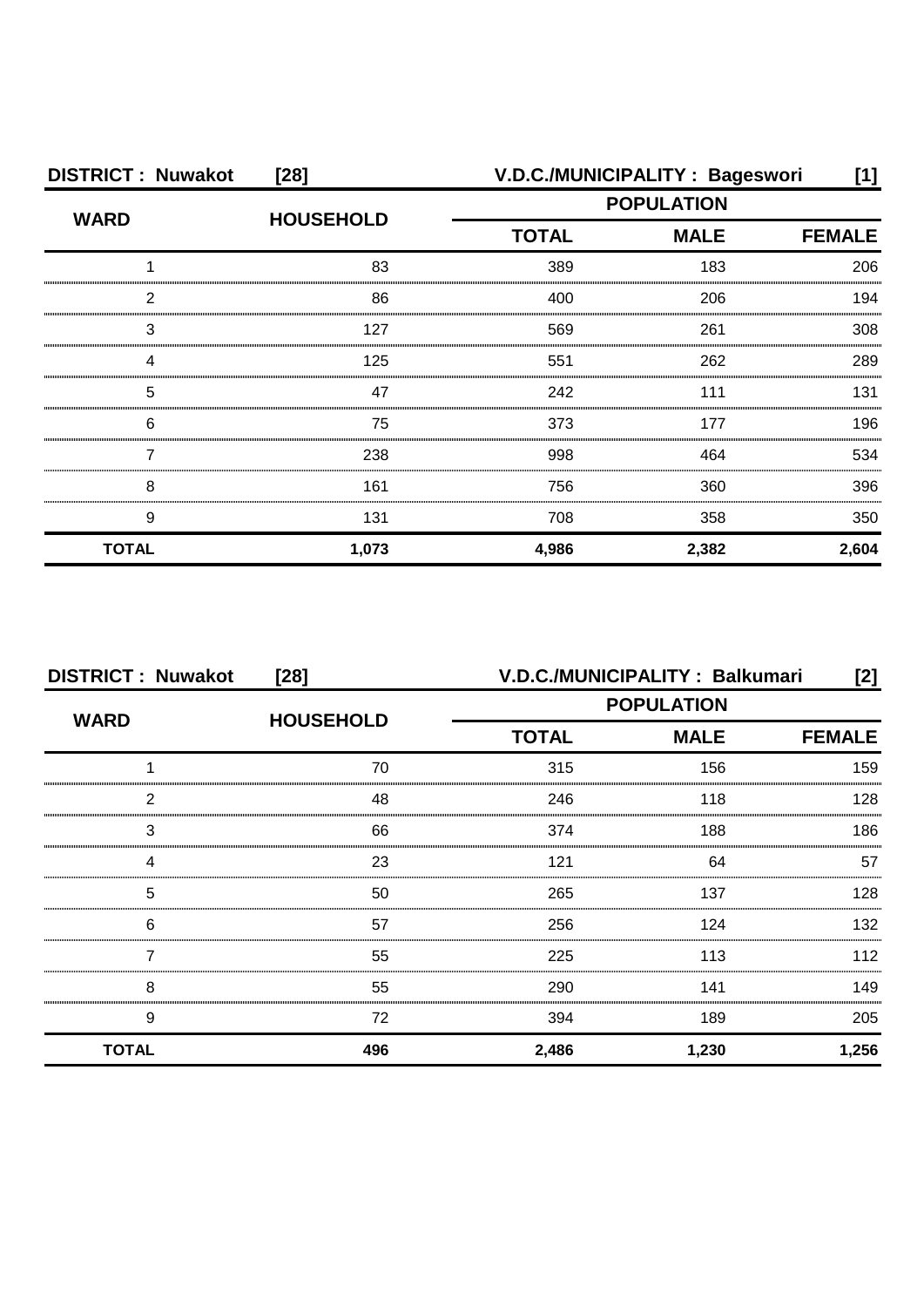| <b>DISTRICT: Nuwakot</b><br>$[28]$ |                  | V.D.C./MUNICIPALITY: Barsunchet<br>[3] |     |               |
|------------------------------------|------------------|----------------------------------------|-----|---------------|
| <b>WARD</b>                        | <b>HOUSEHOLD</b> | <b>POPULATION</b>                      |     |               |
|                                    |                  | <b>MALE</b><br><b>TOTAL</b>            |     | <b>FEMALE</b> |
|                                    |                  | 32                                     | 15  |               |
| ົ                                  | 9                | 27                                     | 10  |               |
| 3                                  | 13               | 55                                     | 24  | 31            |
|                                    | 6                | 22                                     | 6   | 16            |
| 5                                  | 17               | 52                                     | 22  | 30            |
| 6                                  | 9                | 28                                     |     | 17            |
|                                    | 12               | 38                                     | 18  | 20            |
| 8                                  | 20               | 84                                     | 38  | 46            |
| 9                                  | 21               | 88                                     | 37  | 51            |
| <b>TOTAL</b>                       | 118              | 426                                    | 181 | 245           |

| <b>DISTRICT: Nuwakot</b><br>$[28]$ |                  | V.D.C./MUNICIPALITY: Belkot<br>[4] |                              |       |  |  |
|------------------------------------|------------------|------------------------------------|------------------------------|-------|--|--|
| <b>WARD</b>                        | <b>HOUSEHOLD</b> | <b>POPULATION</b>                  |                              |       |  |  |
|                                    |                  | <b>TOTAL</b>                       | <b>MALE</b><br><b>FEMALE</b> |       |  |  |
|                                    | 223              | 1,130                              | 552                          | 578   |  |  |
| っ                                  | 196              | 997                                | 489                          | 508   |  |  |
| 3                                  | 163              | 799                                | 407                          | 392   |  |  |
|                                    | 209              | 1,164                              | 590                          | 574   |  |  |
| 5                                  | 267              | 1,279                              | 584                          | 695   |  |  |
| 6                                  | 164              | 744                                | 348                          | 396   |  |  |
|                                    | 139              | 684                                | 340                          | 344   |  |  |
| 8                                  | 67               | 290                                | 141                          | 149   |  |  |
| 9                                  | 121              | 573                                | 272                          | 301   |  |  |
| <b>TOTAL</b>                       | 1,549            | 7,660                              | 3,723                        | 3,937 |  |  |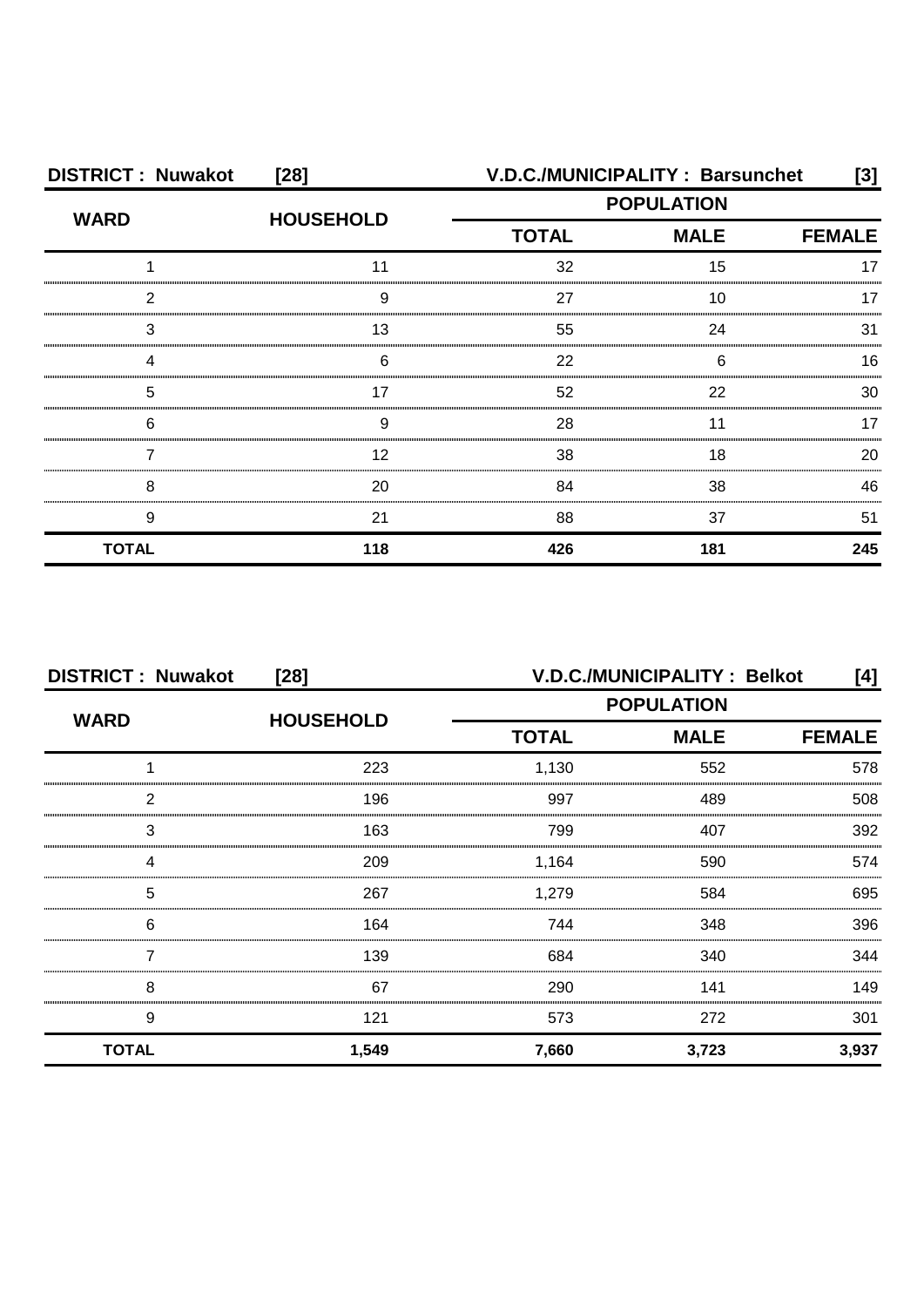| <b>DISTRICT: Nuwakot</b><br>$[28]$ |                  | <b>V.D.C./MUNICIPALITY: Betini</b><br>[5] |                              |       |
|------------------------------------|------------------|-------------------------------------------|------------------------------|-------|
| <b>WARD</b>                        | <b>HOUSEHOLD</b> | <b>POPULATION</b>                         |                              |       |
|                                    |                  | <b>TOTAL</b>                              | <b>MALE</b><br><b>FEMALE</b> |       |
|                                    | 109              | 540                                       | 258                          | 282   |
| 2                                  | 76               | 356                                       | 163                          | 193   |
| З                                  | 130              | 612                                       | 281                          | 331   |
|                                    | 59               | 335                                       | 175                          | 160   |
| 5                                  | 75               | 363                                       | 181                          | 182   |
| 6                                  | 42               | 223                                       | 116                          | 107   |
|                                    | 145              | 702                                       | 358                          | 344   |
| 8                                  | 76               | 389                                       | 202                          | 187   |
| 9                                  | 161              | 852                                       | 444                          | 408   |
| <b>TOTAL</b>                       | 873              | 4,372                                     | 2,178                        | 2,194 |

| <b>DISTRICT: Nuwakot</b><br>$[28]$ |                  | V.D.C./MUNICIPALITY: Bhadrutar<br>[6] |                              |       |  |
|------------------------------------|------------------|---------------------------------------|------------------------------|-------|--|
|                                    |                  | <b>POPULATION</b>                     |                              |       |  |
| <b>WARD</b>                        | <b>HOUSEHOLD</b> | <b>TOTAL</b>                          | <b>MALE</b><br><b>FEMALE</b> |       |  |
|                                    | 80               | 331                                   | 156                          | 175   |  |
| 2                                  | 35               | 161                                   | 92                           | 69    |  |
| 3                                  | 89               | 409                                   | 206                          | 203   |  |
| 4                                  | 50               | 203                                   | 94                           | 109   |  |
| 5                                  | 103              | 423                                   | 191                          | 232   |  |
| 6                                  | 64               | 306                                   | 148                          | 158   |  |
|                                    | 71               | 309                                   | 151                          | 158   |  |
| 8                                  | 73               | 365                                   | 165                          | 200   |  |
| 9                                  | 140              | 731                                   | 366                          | 365   |  |
| <b>TOTAL</b>                       | 705              | 3,238                                 | 1,569                        | 1,669 |  |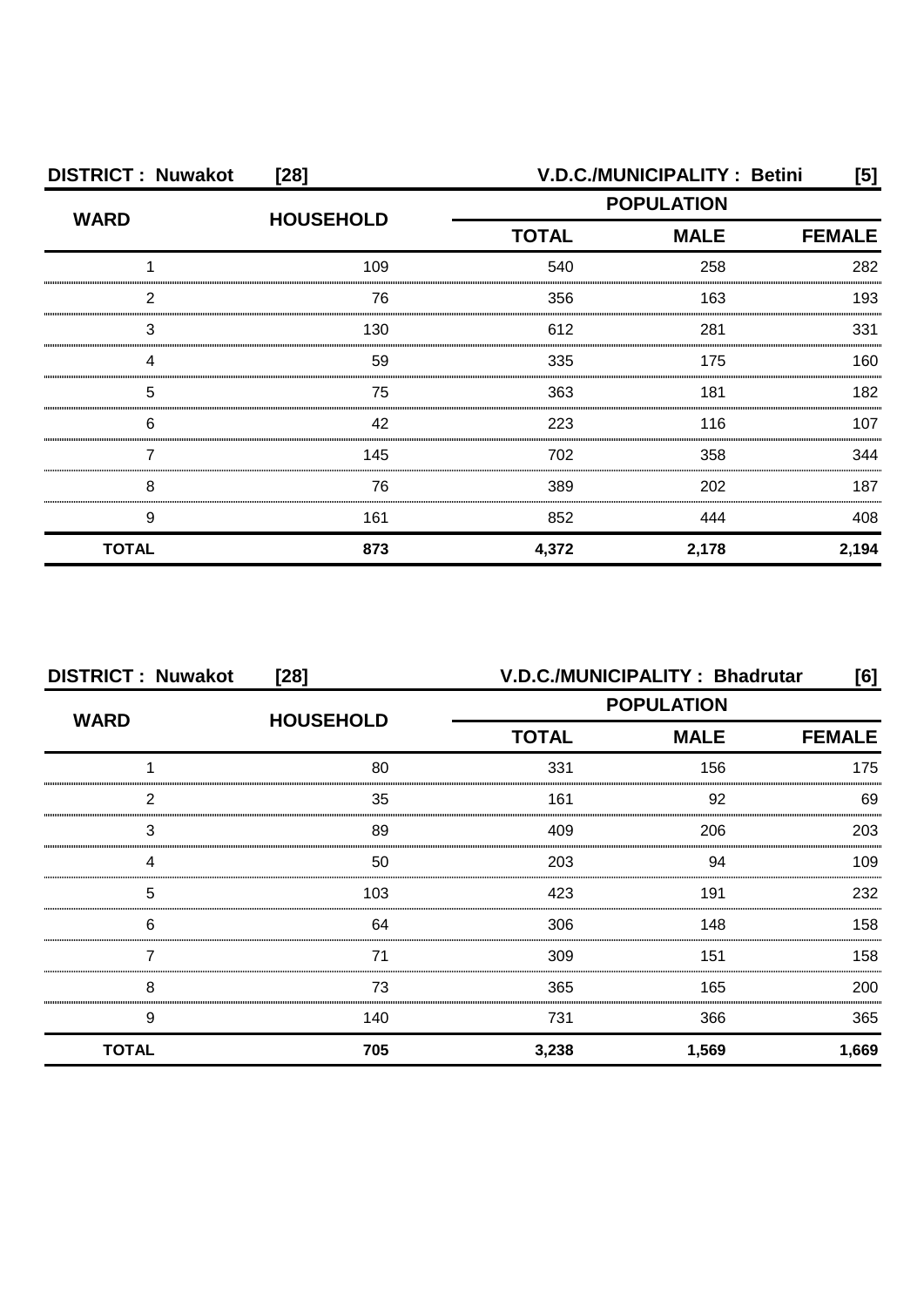| <b>DISTRICT: Nuwakot</b> | $[28]$           | V.D.C./MUNICIPALITY: Bhalche<br>$[7]$ |             |               |
|--------------------------|------------------|---------------------------------------|-------------|---------------|
| <b>WARD</b>              | <b>HOUSEHOLD</b> | <b>POPULATION</b>                     |             |               |
|                          |                  | <b>TOTAL</b>                          | <b>MALE</b> | <b>FEMALE</b> |
|                          | 90               | 443                                   | 222         | 221           |
| 2                        | 99               | 474                                   | 217         | 257           |
| 3                        | 58               | 280                                   | 128         | 152           |
|                          | 92               | 409                                   | 189         | 220           |
| 5                        | 68               | 305                                   | 131         | 174           |
| 6                        | 67               | 293                                   | 133         | 160           |
|                          | 70               | 286                                   | 125         | 161           |
| 8                        | 93               | 426                                   | 211         | 215           |
| 9                        | 117              | 572                                   | 269         | 303           |
| <b>TOTAL</b>             | 754              | 3,488                                 | 1,625       | 1,863         |

| <b>DISTRICT: Nuwakot</b> | $[28]$           | V.D.C./MUNICIPALITY: Bidur Municipality |             | [8]           |
|--------------------------|------------------|-----------------------------------------|-------------|---------------|
|                          |                  | <b>POPULATION</b>                       |             |               |
| <b>WARD</b>              | <b>HOUSEHOLD</b> | <b>TOTAL</b>                            | <b>MALE</b> | <b>FEMALE</b> |
|                          | 374              | 1,594                                   | 792         | 802           |
| 2                        | 269              | 1,040                                   | 479         | 561           |
| 3                        | 797              | 3,322                                   | 1,612       | 1.710         |
|                          | 1,104            | 4,418                                   | 2,223       | 2,195         |
| 5                        | 492              | 2,302                                   | 1,087       | 1.215         |
| h                        | 494              | 2,280                                   | 1,106       | 1.174         |
|                          | 487              | 2,322                                   | 1,105       | 1.217         |
| 8                        | 648              | 2,883                                   | 1,325       | 1,558         |
| 9                        | 1,217            | 4,969                                   | 2,226       | 2,743         |
| 10                       | 251              | 1,068                                   | 483         | 585           |
| 11                       | 137              | 552                                     | 274         | 278           |
| <b>TOTAL</b>             | 6,270            | 26,750                                  | 12,712      | 14,038        |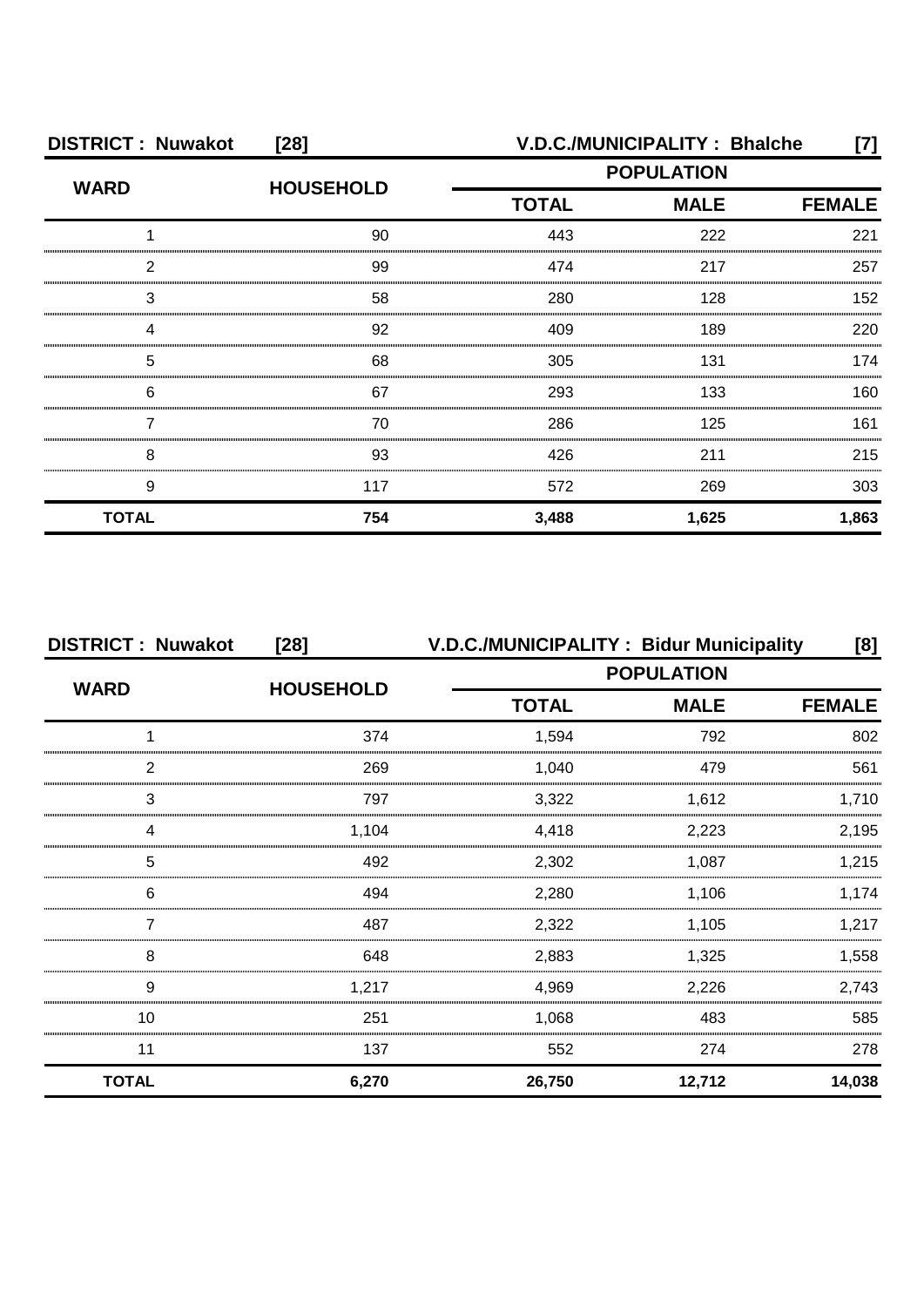| <b>DISTRICT: Nuwakot</b> | $[28]$           |                   | V.D.C./MUNICIPALITY: Budhasing | [9]   |  |
|--------------------------|------------------|-------------------|--------------------------------|-------|--|
| <b>WARD</b>              | <b>HOUSEHOLD</b> | <b>POPULATION</b> |                                |       |  |
|                          |                  | <b>TOTAL</b>      | <b>MALE</b><br><b>FEMALE</b>   |       |  |
|                          | 92               | 448               | 197                            | 251   |  |
| 2                        | 72               | 307               | 142                            | 165   |  |
| З                        | 111              | 502               | 232                            | 270   |  |
|                          | 72               | 318               | 146                            | 172   |  |
| 5                        | 70               | 309               | 137                            | 172   |  |
| 6                        | 83               | 338               | 139                            | 199   |  |
|                          | 77               | 337               | 164                            | 173   |  |
| 8                        | 62               | 245               | 112                            | 133   |  |
| 9                        | 38               | 141               | 75                             | 66    |  |
| <b>TOTAL</b>             | 677              | 2,945             | 1,344                          | 1,601 |  |

| <b>DISTRICT: Nuwakot</b><br>$[28]$ |                  | V.D.C./MUNICIPALITY: Bungtang<br>[10] |             |               |
|------------------------------------|------------------|---------------------------------------|-------------|---------------|
|                                    |                  | <b>POPULATION</b>                     |             |               |
| <b>WARD</b>                        | <b>HOUSEHOLD</b> | <b>TOTAL</b>                          | <b>MALE</b> | <b>FEMALE</b> |
|                                    | 85               | 310                                   | 137         | 173           |
| 2                                  | 66               | 233                                   | 101         | 132           |
| 3                                  | 77               | 287                                   | 127         | 160.          |
| 4                                  | 136              | 523                                   | 219         | 304           |
| 5                                  | 30               | 97                                    | 44          | 53            |
| 6                                  | 49               | 175                                   | 78          | 97            |
|                                    | 37               | 121                                   | 55          | 66            |
| 8                                  | 54               | 172                                   | 72          | 100           |
| 9                                  | 65               | 199                                   | 88          | 111           |
| <b>TOTAL</b>                       | 599              | 2,117                                 | 921         | 1,196         |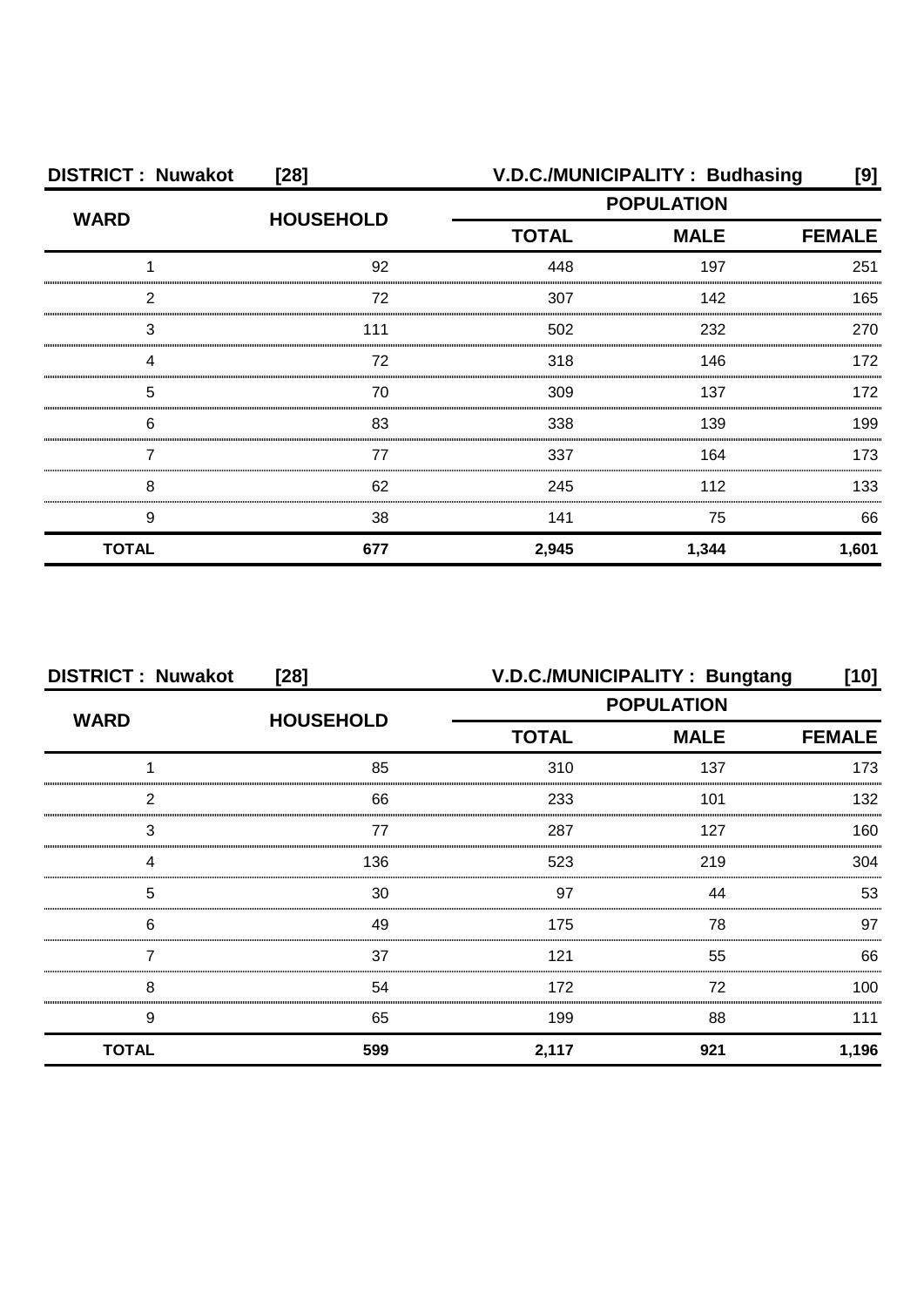| <b>DISTRICT: Nuwakot</b> | $[28]$           |              | V.D.C./MUNICIPALITY: Charghare | [11]  |
|--------------------------|------------------|--------------|--------------------------------|-------|
| <b>WARD</b>              | <b>HOUSEHOLD</b> |              | <b>POPULATION</b>              |       |
|                          |                  | <b>TOTAL</b> | <b>MALE</b>                    |       |
|                          | 130              | 577          | 268                            | 309   |
| っ                        | 157              | 771          | 361                            | 410   |
| 3                        | 137              | 575          | 261                            | 314   |
|                          | 125              | 587          | 264                            | 323   |
| 5                        | 117              | 545          | 247                            | 298   |
| 6                        | 145              | 629          | 289                            | 340   |
|                          | 81               | 375          | 170                            | 205   |
| 8                        | 128              | 587          | 255                            | 332   |
| 9                        | 170              | 773          | 363                            | 410   |
| <b>TOTAL</b>             | 1,190            | 5,419        | 2,478                          | 2,941 |

| <b>DISTRICT: Nuwakot</b><br>$[28]$ |                  | V.D.C./MUNICIPALITY: Chaturale<br>[12] |             |               |
|------------------------------------|------------------|----------------------------------------|-------------|---------------|
| <b>WARD</b>                        | <b>HOUSEHOLD</b> | <b>POPULATION</b>                      |             |               |
|                                    |                  | <b>TOTAL</b>                           | <b>MALE</b> | <b>FEMALE</b> |
|                                    | 106              | 469                                    | 219         | 250           |
| 2                                  | 79               | 340                                    | 165         | 175           |
| 3                                  | 80               | 356                                    | 181         | 175           |
| 4                                  | 69               | 332                                    | 158         | 174           |
| 5                                  | 46               | 187                                    | 96          | 91            |
| 6                                  | 75               | 382                                    | 172         | 210           |
|                                    | 115              | 542                                    | 259         | 283           |
| 8                                  | 77               | 340                                    | 168         | 172           |
| 9                                  | 61               | 290                                    | 141         | 149           |
| <b>TOTAL</b>                       | 708              | 3,238                                  | 1,559       | 1,679         |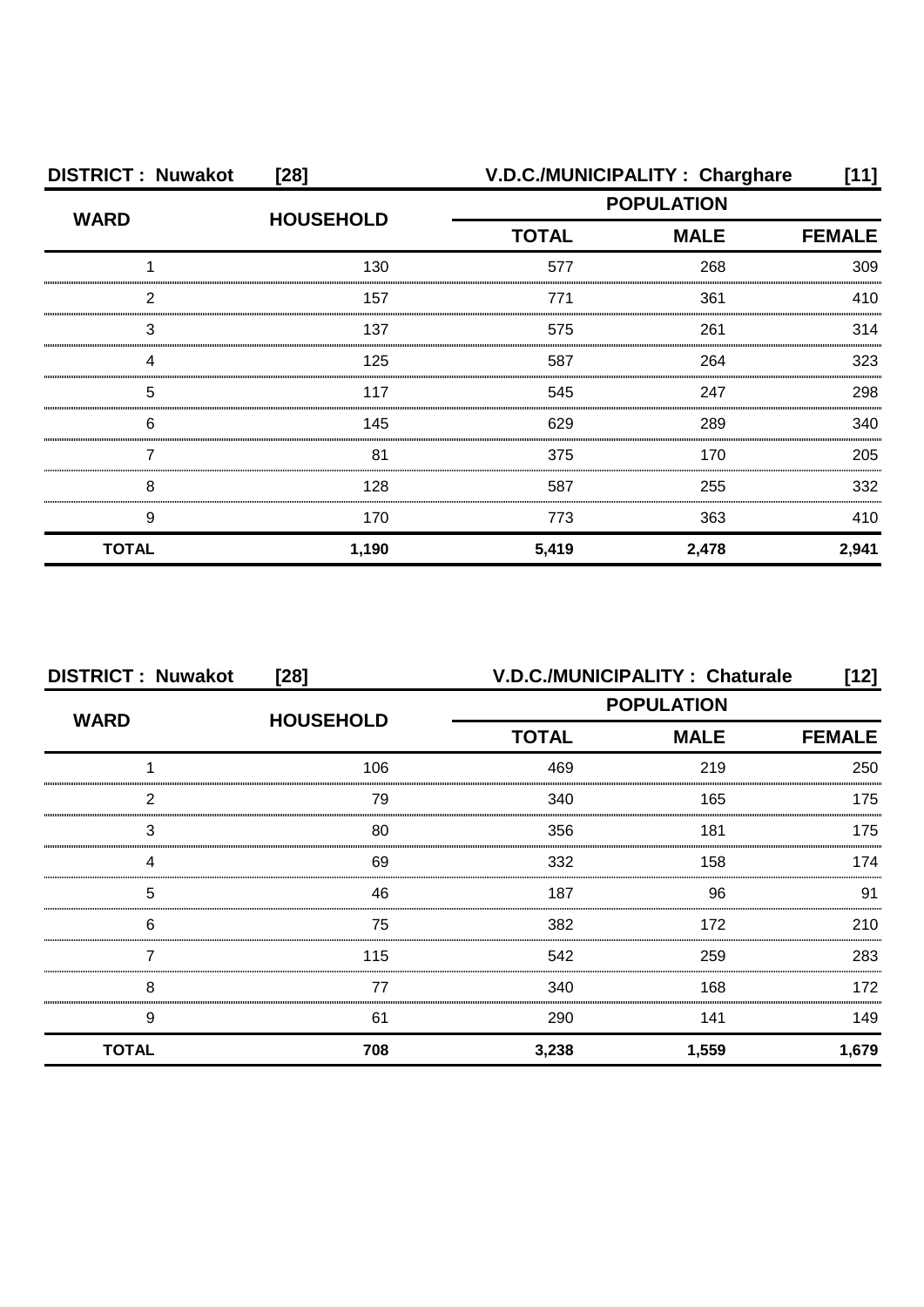| <b>DISTRICT: Nuwakot</b><br>$[28]$ |                  | V.D.C./MUNICIPALITY: Chaughada<br>[13]           |       |               |
|------------------------------------|------------------|--------------------------------------------------|-------|---------------|
| <b>WARD</b>                        | <b>HOUSEHOLD</b> | <b>POPULATION</b><br><b>MALE</b><br><b>TOTAL</b> |       |               |
|                                    |                  |                                                  |       | <b>FEMALE</b> |
|                                    | 83               | 380                                              | 175   | 205           |
| 2                                  | 110              | 570                                              | 265   | 305           |
| 3                                  | 170              | 762                                              | 357   | 405           |
|                                    | 184              | 846                                              | 381   | 465           |
| 5                                  | 91               | 470                                              | 228   | 242           |
| 6                                  | 158              | 767                                              | 347   | 420           |
|                                    | 122              | 607                                              | 273   | 334           |
| 8                                  | 151              | 659                                              | 314   | 345           |
| 9                                  | 95               | 419                                              | 179   | 240           |
| <b>TOTAL</b>                       | 1,164            | 5,480                                            | 2,519 | 2,961         |

| <b>DISTRICT: Nuwakot</b> | $[28]$           | V.D.C./MUNICIPALITY: Chauthe<br>[14] |                              |       |  |  |
|--------------------------|------------------|--------------------------------------|------------------------------|-------|--|--|
| <b>WARD</b>              | <b>HOUSEHOLD</b> |                                      | <b>POPULATION</b>            |       |  |  |
|                          |                  | <b>TOTAL</b>                         | <b>MALE</b><br><b>FEMALE</b> |       |  |  |
|                          | 93               | 476                                  | 247                          | 229   |  |  |
| 2                        | 74               | 417                                  | 217                          | 200   |  |  |
| 3                        | 68               | 357                                  | 187                          | 170   |  |  |
|                          | 64               | 320                                  | 155                          | 165   |  |  |
| 5                        | 78               | 380                                  | 195                          | 185   |  |  |
| 6                        | 104              | 501                                  | 252                          | 249   |  |  |
|                          | 76               | 390                                  | 190                          | 200   |  |  |
| 8                        | 73               | 345                                  | 167                          | 178   |  |  |
| 9                        | 67               | 349                                  | 170                          | 179   |  |  |
| <b>TOTAL</b>             | 697              | 3,535                                | 1,780                        | 1,755 |  |  |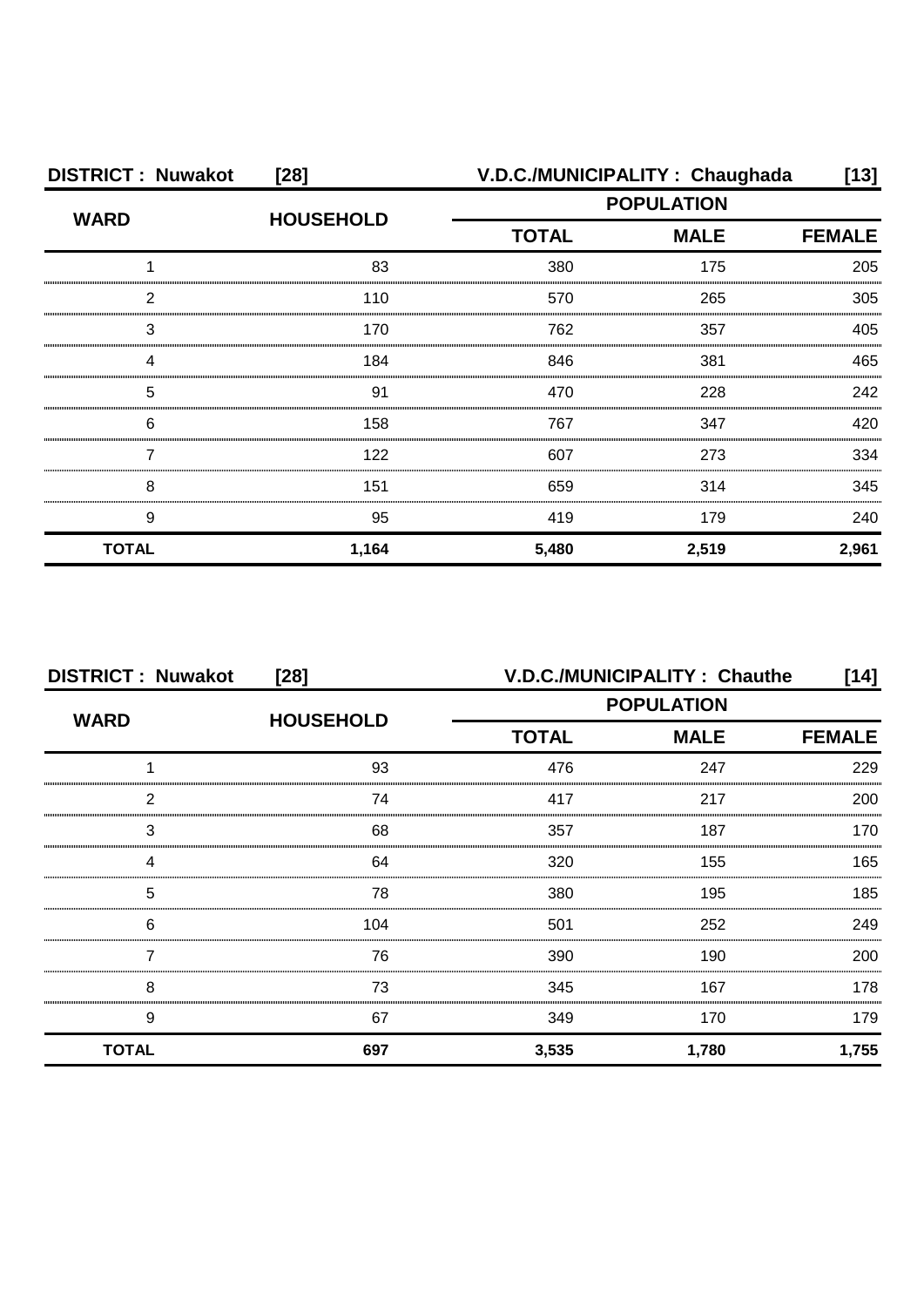| <b>DISTRICT: Nuwakot</b><br>$[28]$ |                  |              | V.D.C./MUNICIPALITY: Chhap | [15]  |
|------------------------------------|------------------|--------------|----------------------------|-------|
| <b>WARD</b>                        | <b>HOUSEHOLD</b> |              | <b>POPULATION</b>          |       |
|                                    |                  | <b>TOTAL</b> | <b>FEMALE</b>              |       |
|                                    | 45               | 198          | 93                         | 105   |
| ົ                                  | 53               | 261          | 121                        | 140   |
| З                                  | 43               | 214          | 104                        | 110   |
|                                    | 54               | 254          | 119                        | 135   |
| 5                                  | 47               | 206          | 98                         | 108   |
| 6                                  | 63               | 299          | 144                        | 155   |
|                                    | 38               | 178          | 80                         | 98    |
| 8                                  | 24               | 101          | 53                         | 48    |
| 9                                  | 81               | 374          | 193                        | 181   |
| <b>TOTAL</b>                       | 448              | 2,085        | 1,005                      | 1,080 |

|              | <b>DISTRICT: Nuwakot</b><br>$[28]$ |                                                  | V.D.C./MUNICIPALITY: Dangsing<br>[16] |               |  |
|--------------|------------------------------------|--------------------------------------------------|---------------------------------------|---------------|--|
| <b>WARD</b>  | <b>HOUSEHOLD</b>                   | <b>POPULATION</b><br><b>TOTAL</b><br><b>MALE</b> |                                       |               |  |
|              |                                    |                                                  |                                       | <b>FEMALE</b> |  |
|              | 96                                 | 489                                              | 241                                   | 248           |  |
| 2            | 104                                | 440                                              | 183                                   | 257           |  |
| 3            | 63                                 | 286                                              | 127                                   | 159           |  |
|              | 94                                 | 399                                              | 178                                   | 221           |  |
| 5            | 81                                 | 347                                              | 155                                   | 192           |  |
| 6            | 41                                 | 160                                              | 76                                    | 84            |  |
|              | 53                                 | 224                                              | 102                                   | 122.          |  |
| 8            | 52                                 | 209                                              | 86                                    | 123           |  |
| 9            | 41                                 | 182                                              | 91                                    | 91            |  |
| <b>TOTAL</b> | 625                                | 2,736                                            | 1,239                                 | 1,497         |  |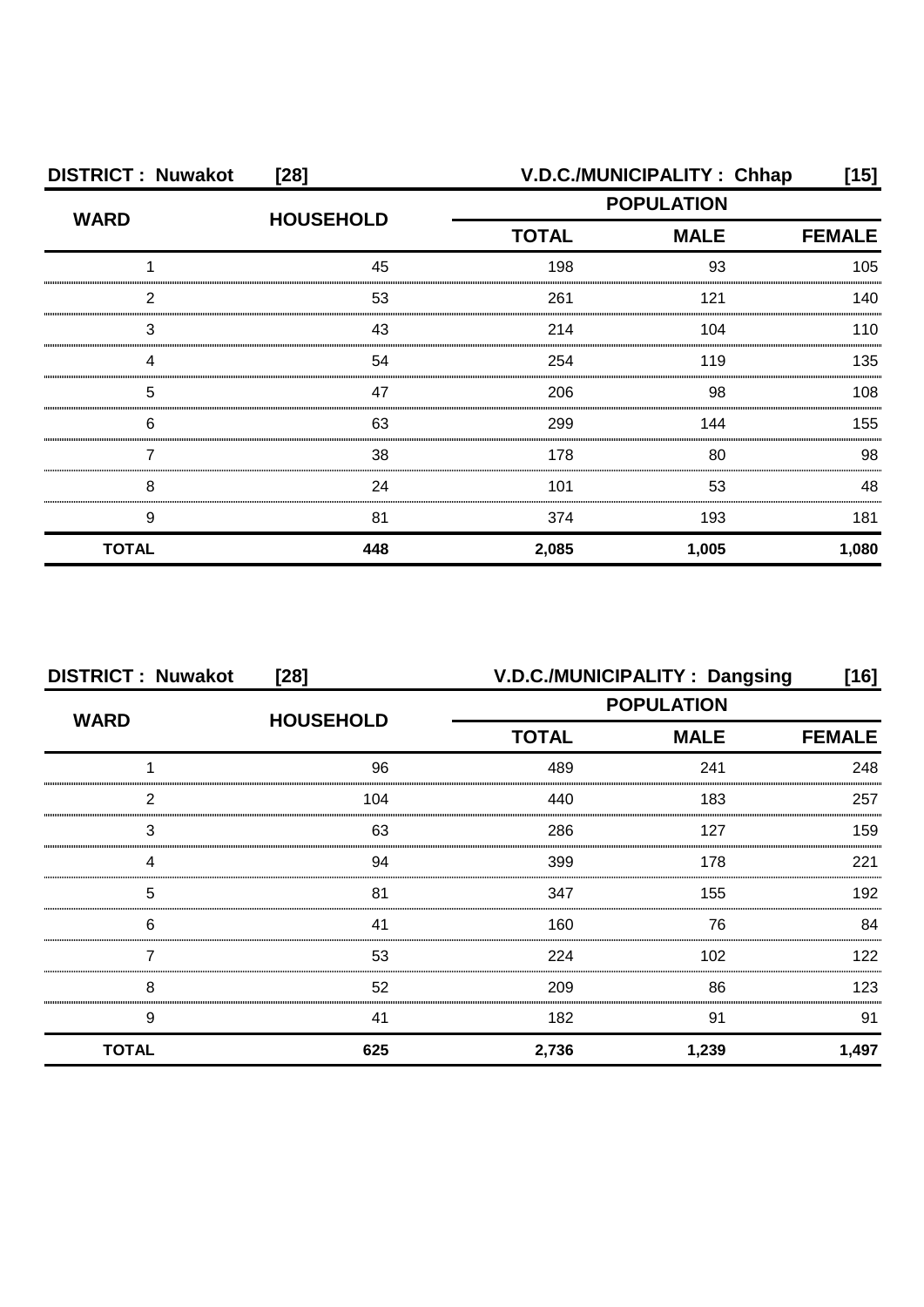| <b>DISTRICT: Nuwakot</b><br>$[28]$ |                  | <b>V.D.C./MUNICIPALITY: Deurali</b><br>[17]      |       |               |
|------------------------------------|------------------|--------------------------------------------------|-------|---------------|
| <b>WARD</b>                        | <b>HOUSEHOLD</b> | <b>POPULATION</b><br><b>MALE</b><br><b>TOTAL</b> |       |               |
|                                    |                  |                                                  |       | <b>FEMALE</b> |
|                                    | 57               | 200                                              | 85    | 115           |
| 2                                  | 83               | 253                                              | 105   | 148           |
| 3                                  | 114              | 393                                              | 176   | 217           |
|                                    | 126              | 435                                              | 191   | 244           |
| 5                                  | 164              | 591                                              | 255   | 336           |
| 6                                  | 124              | 477                                              | 229   | 248           |
|                                    | 95               | 334                                              | 159   | 175           |
| 8                                  | 115              | 478                                              | 210   | 268           |
| 9                                  | 127              | 495                                              | 222   | 273           |
| <b>TOTAL</b>                       | 1,005            | 3,656                                            | 1,632 | 2,024         |

|              | <b>DISTRICT: Nuwakot</b><br>$[28]$ |                   | <b>V.D.C./MUNICIPALITY: Duipipal</b><br>[18] |       |  |
|--------------|------------------------------------|-------------------|----------------------------------------------|-------|--|
| <b>WARD</b>  | <b>HOUSEHOLD</b>                   | <b>POPULATION</b> |                                              |       |  |
|              |                                    | <b>TOTAL</b>      | <b>MALE</b>                                  |       |  |
|              | 161                                | 826               | 408                                          | 418   |  |
| 2            | 96                                 | 463               | 226                                          | 237   |  |
| 3            | 177                                | 869               | 382                                          | 487   |  |
| Δ            | 100                                | 446               | 214                                          | 232   |  |
| 5            | 73                                 | 347               | 166                                          | 181   |  |
| 6            | 145                                | 719               | 330                                          | 389   |  |
|              | 296                                | 1,583             | 762                                          | 821   |  |
| 8            | 267                                | 1,276             | 617                                          | 659   |  |
| 9            | 254                                | 1,261             | 596                                          | 665   |  |
| <b>TOTAL</b> | 1,569                              | 7,790             | 3,701                                        | 4,089 |  |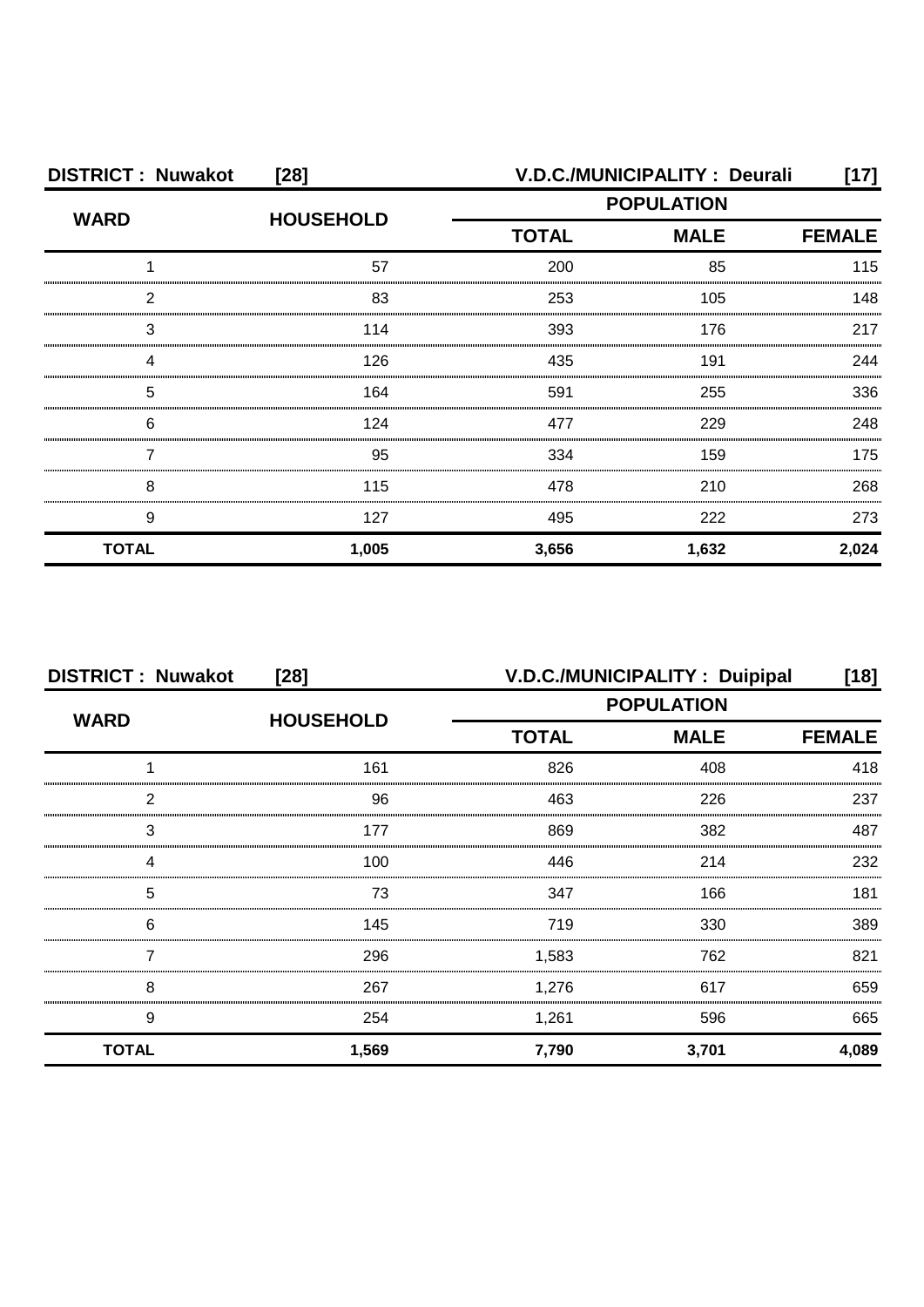| <b>DISTRICT: Nuwakot</b><br>$[28]$ |                  | V.D.C./MUNICIPALITY: Fikuri<br>[19] |                   |               |  |
|------------------------------------|------------------|-------------------------------------|-------------------|---------------|--|
| <b>WARD</b>                        | <b>HOUSEHOLD</b> |                                     | <b>POPULATION</b> |               |  |
|                                    |                  | <b>TOTAL</b><br><b>MALE</b>         |                   | <b>FEMALE</b> |  |
|                                    | 72               | 273                                 | 119               | 154           |  |
| っ                                  |                  | 151                                 | 69                | 82            |  |
| 3                                  | 32               | 120                                 | .51               | 69            |  |
|                                    | 151              | 645                                 | 322               | 323           |  |
| 5                                  | 87               | 431                                 | 210               | 221           |  |
| 6                                  | 68               | 348                                 | 169               | 179           |  |
|                                    | 105              | 513                                 | 249               | 264           |  |
| 8                                  | 30               | 139                                 | 68                | 71            |  |
| 9                                  | 50               | 253                                 | 114               | 139           |  |
| <b>TOTAL</b>                       | 636              | 2,873                               | 1,371             | 1,502         |  |

| <b>DISTRICT: Nuwakot</b><br>$[28]$ |                  | V.D.C./MUNICIPALITY: Ganeshthan<br>[20] |                   |       |
|------------------------------------|------------------|-----------------------------------------|-------------------|-------|
| <b>WARD</b>                        |                  |                                         | <b>POPULATION</b> |       |
|                                    | <b>HOUSEHOLD</b> | <b>TOTAL</b>                            | <b>MALE</b>       |       |
|                                    | 124              | 594                                     | 295               | 299   |
| 2                                  | 112              | 494                                     | 253               | 241   |
| 3                                  | 128              | 587                                     | 283               | 304   |
| 4                                  | 195              | 883                                     | 417               | 466   |
| 5                                  | 52               | 256                                     | 136               | 120   |
| 6                                  | 77               | 340                                     | 159               | 181   |
|                                    | 28               | 122                                     | 57                | 65    |
| 8                                  | 34               | 150                                     | 73                | 77    |
| 9                                  | 57               | 302                                     | 145               | 157   |
| <b>TOTAL</b>                       | 807              | 3,728                                   | 1,818             | 1,910 |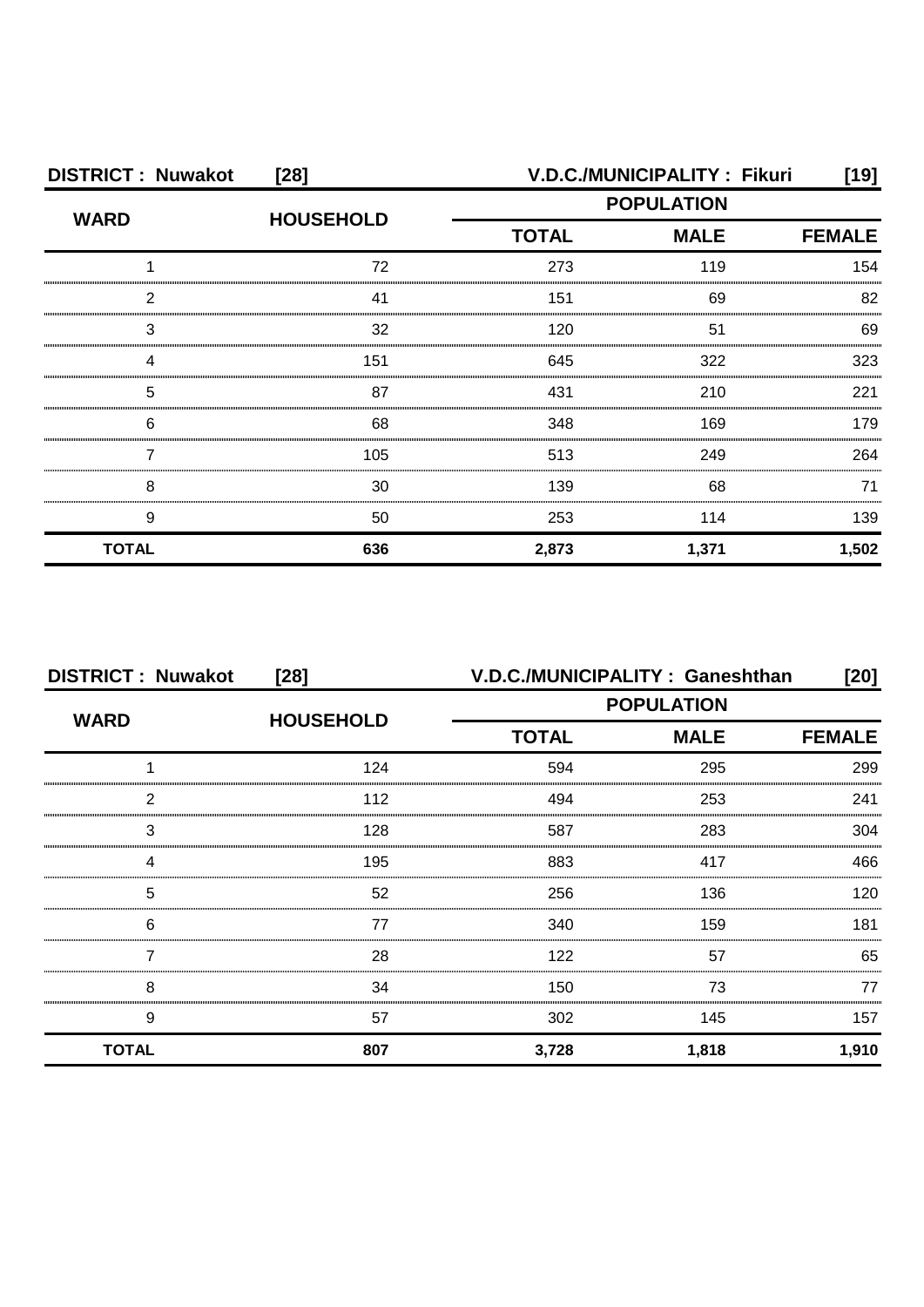| <b>DISTRICT: Nuwakot</b><br>$[28]$ |                  | V.D.C./MUNICIPALITY: Gaunkharka<br>[21] |             |       |
|------------------------------------|------------------|-----------------------------------------|-------------|-------|
| <b>WARD</b>                        | <b>HOUSEHOLD</b> | <b>POPULATION</b>                       |             |       |
|                                    |                  | <b>TOTAL</b>                            | <b>MALE</b> |       |
|                                    | 37               | 174                                     | 78          | 96    |
| 2                                  | 60               | 293                                     | 132         | 161   |
| 3                                  | 58               | 271                                     | 133         | 138   |
| Δ                                  | 71               | 347                                     | 155         | 192   |
| 5                                  | 43               | 135                                     | 68          | 67    |
| 6                                  | 81               | 432                                     | 224         | 208   |
|                                    | 145              | 788                                     | 403         | 385   |
| 8                                  | 60               | 342                                     | 174         | 168   |
| 9                                  | 73               | 398                                     | 206         | 192   |
| <b>TOTAL</b>                       | 628              | 3,180                                   | 1,573       | 1,607 |

| <b>DISTRICT: Nuwakot</b><br>$[28]$ |                  |                   | V.D.C./MUNICIPALITY: Gerkhu | [22]  |
|------------------------------------|------------------|-------------------|-----------------------------|-------|
| <b>WARD</b>                        | <b>HOUSEHOLD</b> | <b>POPULATION</b> |                             |       |
|                                    |                  | <b>TOTAL</b>      | <b>FEMALE</b>               |       |
|                                    | 153              | 685               | 309                         | 376   |
| 2                                  | 172              | 806               | 376                         | 430   |
| 3                                  | 200              | 934               | 409                         | 525   |
|                                    | 184              | 857               | 388                         | 469   |
| 5                                  | 101              | 443               | 192                         | 251   |
| 6                                  | 85               | 336               | 156                         | 180   |
|                                    | 177              | 821               | 375                         | 446   |
| 8                                  | 130              | 545               | 241                         | 304   |
| 9                                  | 219              | 955               | 442                         | 513   |
| <b>TOTAL</b>                       | 1,421            | 6,382             | 2,888                       | 3,494 |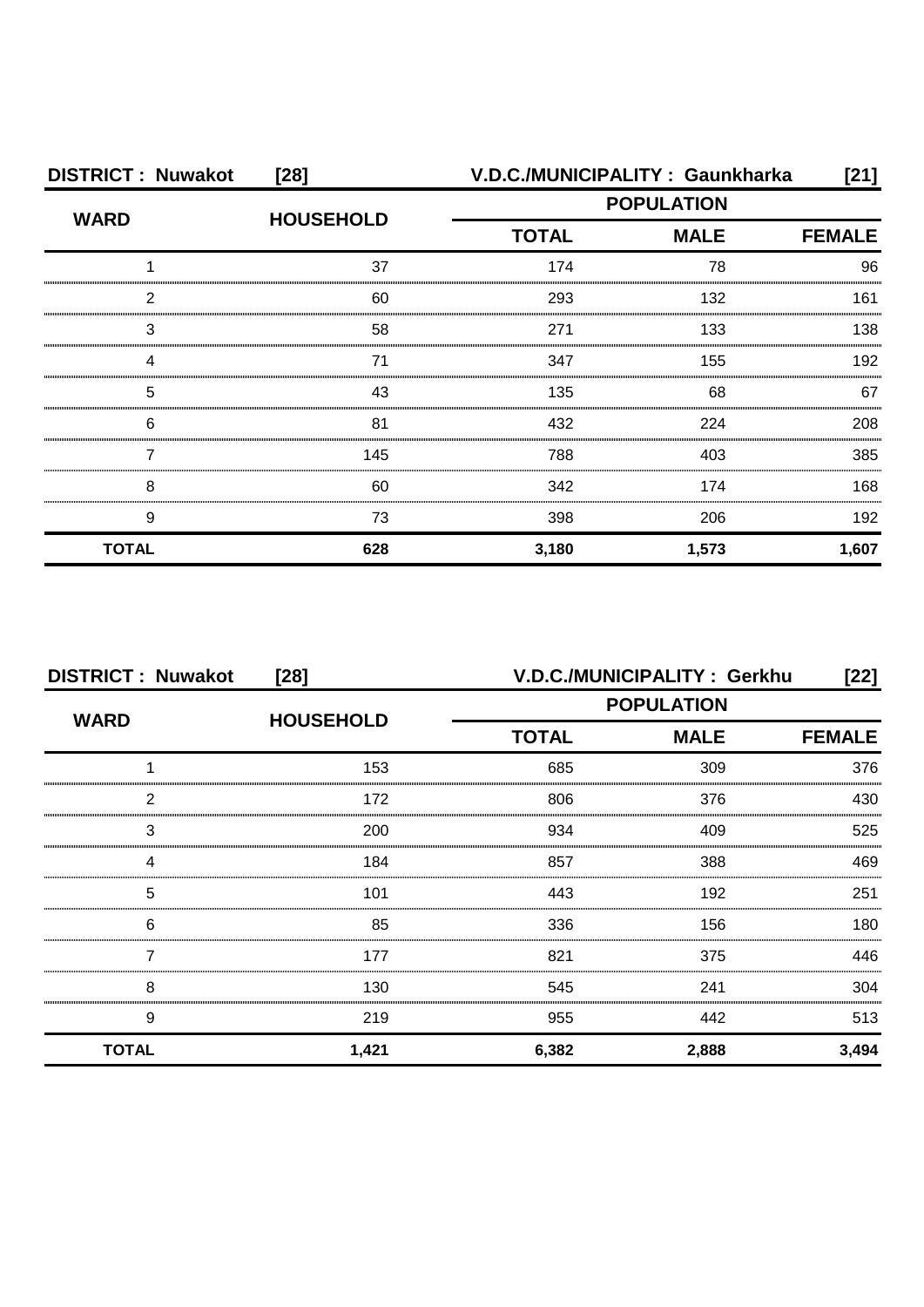| <b>DISTRICT: Nuwakot</b> | $[28]$           |                   | V.D.C./MUNICIPALITY: Ghyangphedi | [23]          |
|--------------------------|------------------|-------------------|----------------------------------|---------------|
| <b>WARD</b>              | <b>HOUSEHOLD</b> | <b>POPULATION</b> |                                  |               |
|                          |                  | <b>TOTAL</b>      | <b>MALE</b>                      | <b>FEMALE</b> |
|                          | 31               | 144               | 77                               | 67            |
| 2                        | 67               | 326               | 198                              | 128           |
| 3                        | 51               | 330               | 162                              | 168           |
| 4                        | 49               | 245               | 128                              | 117           |
| 5                        | 116              | 673               | 369                              | 304           |
| 6                        | 79               | 367               | 205                              | 162           |
|                          | 76               | 435               | 230                              | 205           |
| 8                        | 93               | 441               | 244                              | 197           |
| 9                        | 42               | 139               | 79                               | 60            |
| <b>TOTAL</b>             | 604              | 3,100             | 1,692                            | 1,408         |

| <b>DISTRICT: Nuwakot</b><br>$[28]$ |                  | V.D.C./MUNICIPALITY: Gorsyang<br>[24] |             |               |
|------------------------------------|------------------|---------------------------------------|-------------|---------------|
| <b>WARD</b>                        | <b>HOUSEHOLD</b> | <b>POPULATION</b>                     |             |               |
|                                    |                  | <b>TOTAL</b>                          | <b>MALE</b> | <b>FEMALE</b> |
|                                    | 48               | 214                                   | 91          | 123           |
| っ                                  | 67               | 335                                   | 162         | 173           |
| 3                                  | 77               | 380                                   | 165         | 215           |
|                                    | 94               | 433                                   | 200         | 233           |
| 5                                  | 82               | 370                                   | 173         | 197           |
| 6                                  | 60               | 296                                   | 137         | 159           |
|                                    | 118              | 477                                   | 204         | 273           |
| 8                                  | 103              | 445                                   | 190         | 255           |
| 9                                  | 123              | 481                                   | 198         | 283           |
| <b>TOTAL</b>                       | 772              | 3,431                                 | 1,520       | 1,911         |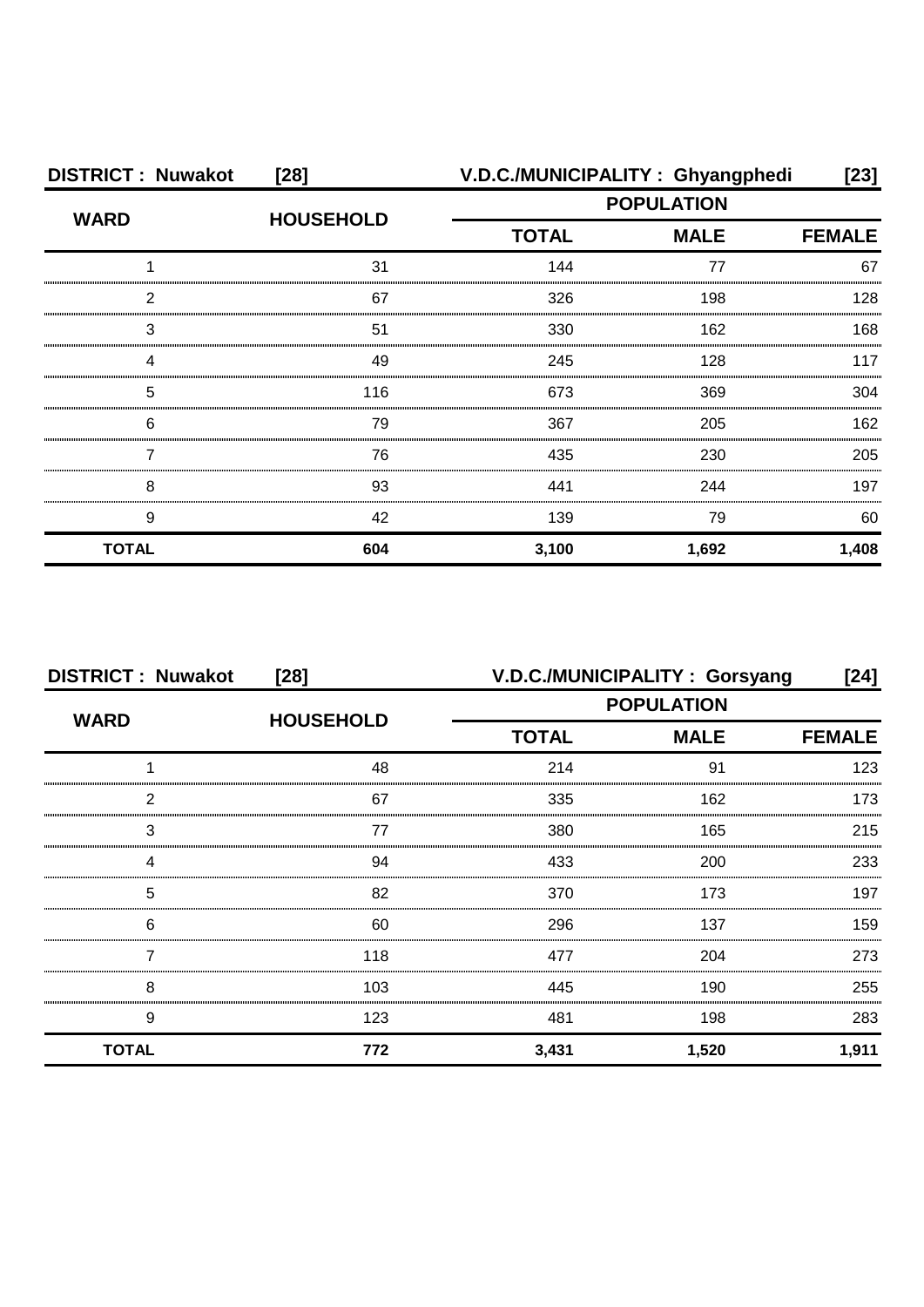| <b>DISTRICT: Nuwakot</b><br>$[28]$ |                  |                   | V.D.C./MUNICIPALITY: Jiling | [25]          |
|------------------------------------|------------------|-------------------|-----------------------------|---------------|
| <b>WARD</b>                        | <b>HOUSEHOLD</b> | <b>POPULATION</b> |                             |               |
|                                    |                  | <b>TOTAL</b>      | <b>MALE</b>                 | <b>FEMALE</b> |
|                                    | 222              | 949               | 431                         | 518           |
| 2                                  | 103              | 446               | 196                         | 250           |
| 3                                  | 107              | 534               | 252                         | 282           |
| 4                                  | 136              | 615               | 303                         | 312           |
| 5                                  | 122              | 638               | 315                         | 323           |
| 6                                  | 178              | 874               | 406                         | 468           |
|                                    | 150              | 925               | 450                         | 475           |
| 8                                  | 131              | 687               | 342                         | 345           |
| 9                                  | 122              | 618               | 297                         | 321           |
| <b>TOTAL</b>                       | 1,271            | 6,286             | 2,992                       | 3,294         |

| <b>DISTRICT: Nuwakot</b><br>$[28]$ |                  |              | V.D.C./MUNICIPALITY: Kabilas<br>[26] |       |  |
|------------------------------------|------------------|--------------|--------------------------------------|-------|--|
| <b>WARD</b>                        | <b>HOUSEHOLD</b> |              | <b>POPULATION</b>                    |       |  |
|                                    |                  | <b>TOTAL</b> | <b>MALE</b>                          |       |  |
|                                    | 113              | 565          | 280                                  | 285   |  |
| 2                                  | 137              | 662          | 333                                  | 329   |  |
| 3                                  | 74               | 380          | 202                                  | 178   |  |
|                                    | 70               | 308          | 156                                  | 152   |  |
| 5                                  | 136              | 644          | 317                                  | 327   |  |
| 6                                  | 80               | 361          | 170                                  | 191   |  |
|                                    | 70               | 309          | 140                                  | 169   |  |
| 8                                  | 117              | 540          | 265                                  | 275   |  |
| 9                                  | 66               | 294          | 139                                  | 155   |  |
| <b>TOTAL</b>                       | 863              | 4,063        | 2,002                                | 2,061 |  |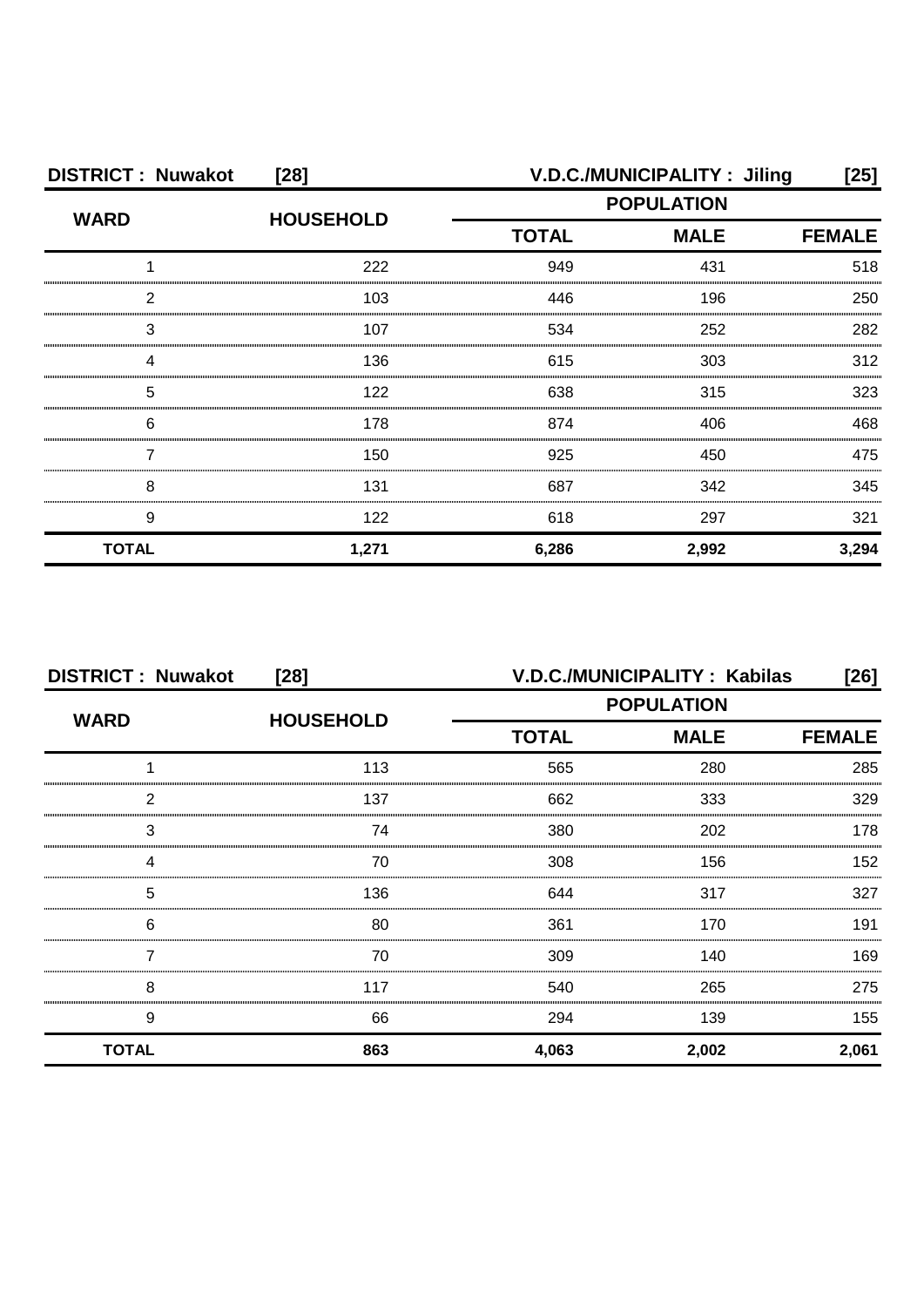| <b>DISTRICT: Nuwakot</b><br>$[28]$ |                  | V.D.C./MUNICIPALITY: Kakani<br>[27] |             |               |
|------------------------------------|------------------|-------------------------------------|-------------|---------------|
| <b>WARD</b>                        | <b>HOUSEHOLD</b> | <b>POPULATION</b>                   |             |               |
|                                    |                  | <b>TOTAL</b>                        | <b>MALE</b> | <b>FEMALE</b> |
|                                    | 146              | 825                                 | 395         | 430           |
| 2                                  | 143              | 778                                 | 405         | 373           |
| 3                                  | 332              | 1,542                               | 744         | 798           |
|                                    | 140              | 770                                 | 376         | 394           |
| 5                                  | 206              | 1,028                               | 516         | 512           |
| 6                                  | 153              | 876                                 | 424         | 452           |
|                                    | 97               | 558                                 | 288         | 270           |
| 8                                  | 125              | 673                                 | 348         | 325           |
| 9                                  | 48               | 270                                 | 125         | 145           |
| <b>TOTAL</b>                       | 1,390            | 7,320                               | 3,621       | 3,699         |

| <b>DISTRICT: Nuwakot</b> | $[28]$           | V.D.C./MUNICIPALITY: Halde Kalika |             | [28]  |
|--------------------------|------------------|-----------------------------------|-------------|-------|
| <b>WARD</b>              | <b>HOUSEHOLD</b> | <b>POPULATION</b>                 |             |       |
|                          |                  | <b>TOTAL</b>                      | <b>MALE</b> |       |
|                          | 78               | 359                               | 168         | 191   |
| 2                        | 83               | 364                               | 174         | 190   |
| 3                        | 91               | 431                               | 211         | 220   |
|                          | 76               | 411                               | 201         | 210   |
| 5                        | 65               | 319                               | 151         | 168   |
| 6                        | 44               | 172                               | 90          | 82    |
|                          | 68               | 339                               | 170         | 169   |
| 8                        | 153              | 728                               | 351         | 377   |
| 9                        | 95               | 483                               | 240         | 243   |
| <b>TOTAL</b>             | 753              | 3,606                             | 1,756       | 1,850 |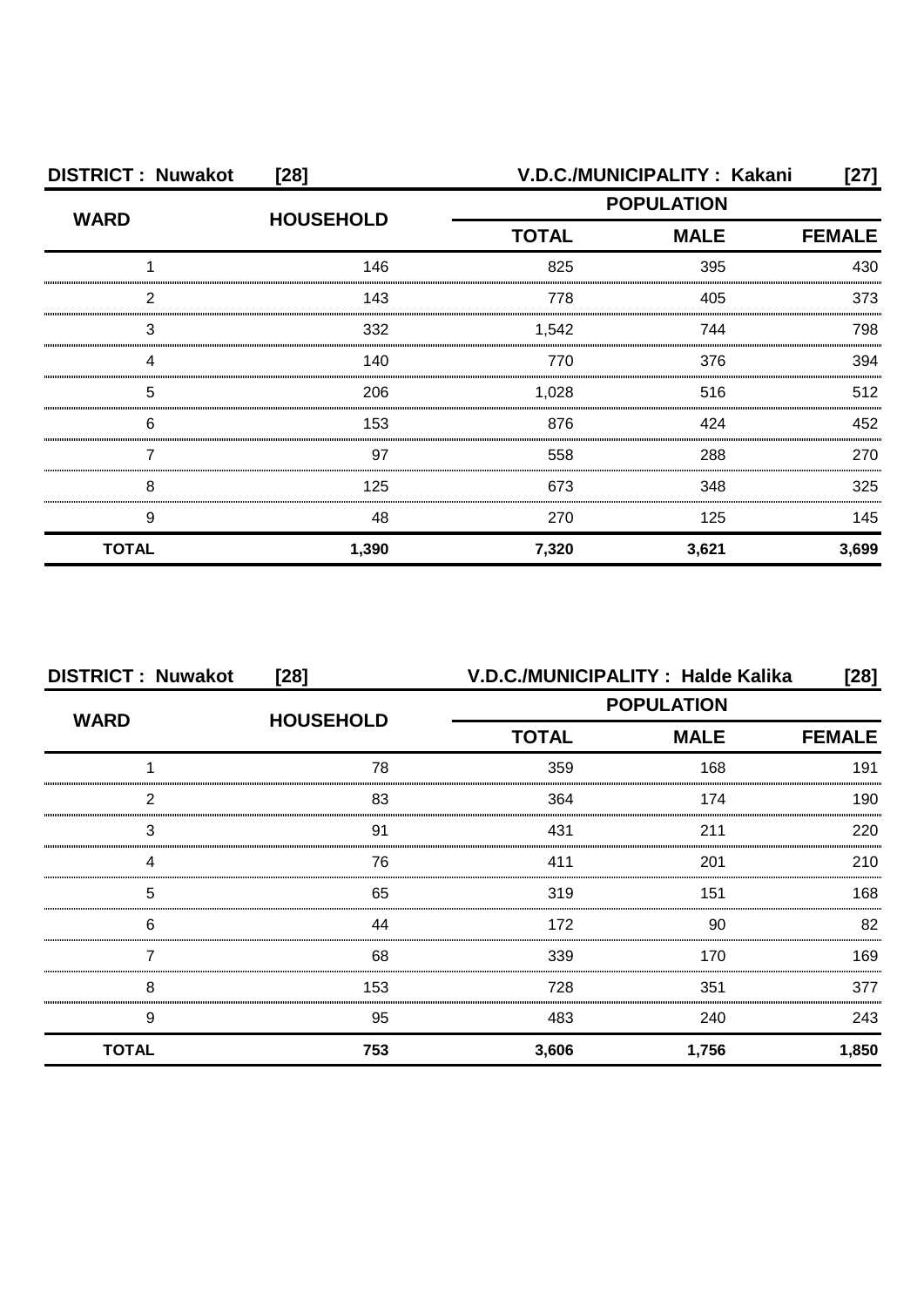| <b>DISTRICT: Nuwakot</b> | $[28]$           |                   | V.D.C./MUNICIPALITY: Kalyanpur | [29]  |  |
|--------------------------|------------------|-------------------|--------------------------------|-------|--|
| <b>WARD</b>              | <b>HOUSEHOLD</b> | <b>POPULATION</b> |                                |       |  |
|                          |                  | <b>TOTAL</b>      | <b>MALE</b>                    |       |  |
|                          | 189              | 901               | 420                            | 481   |  |
| っ                        | 254              | 1,083             | 501                            | 582   |  |
| 3                        | 45               | 199               | 89                             | 110   |  |
|                          | 84               | 392               | 170                            | 222   |  |
| 5                        | 107              | 499               | 237                            | 262   |  |
| 6                        | 110              | 502               | 238                            | 264   |  |
|                          | 250              | 1,111             | 494                            | 617   |  |
| 8                        | 91               | 478               | 220                            | 258   |  |
| 9                        | 113              | 557               | 238                            | 319   |  |
| <b>TOTAL</b>             | 1,243            | 5,722             | 2,607                          | 3,115 |  |

| <b>DISTRICT: Nuwakot</b><br>$[28]$ |                  |              | V.D.C./MUNICIPALITY: Kaule | [30]          |
|------------------------------------|------------------|--------------|----------------------------|---------------|
| <b>WARD</b>                        | <b>HOUSEHOLD</b> |              | <b>POPULATION</b>          |               |
|                                    |                  | <b>TOTAL</b> | <b>MALE</b>                | <b>FEMALE</b> |
|                                    | 111              | 471          | 240                        | 231           |
| っ                                  | 96               | 411          | 184                        | 227           |
| 3                                  | 56               | 217          | 78                         | 139           |
|                                    | 91               | 334          | 136                        | 198           |
| 5                                  | 115              | 443          | 191                        | 252           |
| 6                                  | 57               | 235          | 105                        | 130           |
|                                    | 62               | 268          | 128                        | 140.          |
| 8                                  | 80               | 307          | 136                        | 171           |
| 9                                  | 71               | 307          | 148                        | 159           |
| <b>TOTAL</b>                       | 739              | 2,993        | 1,346                      | 1,647         |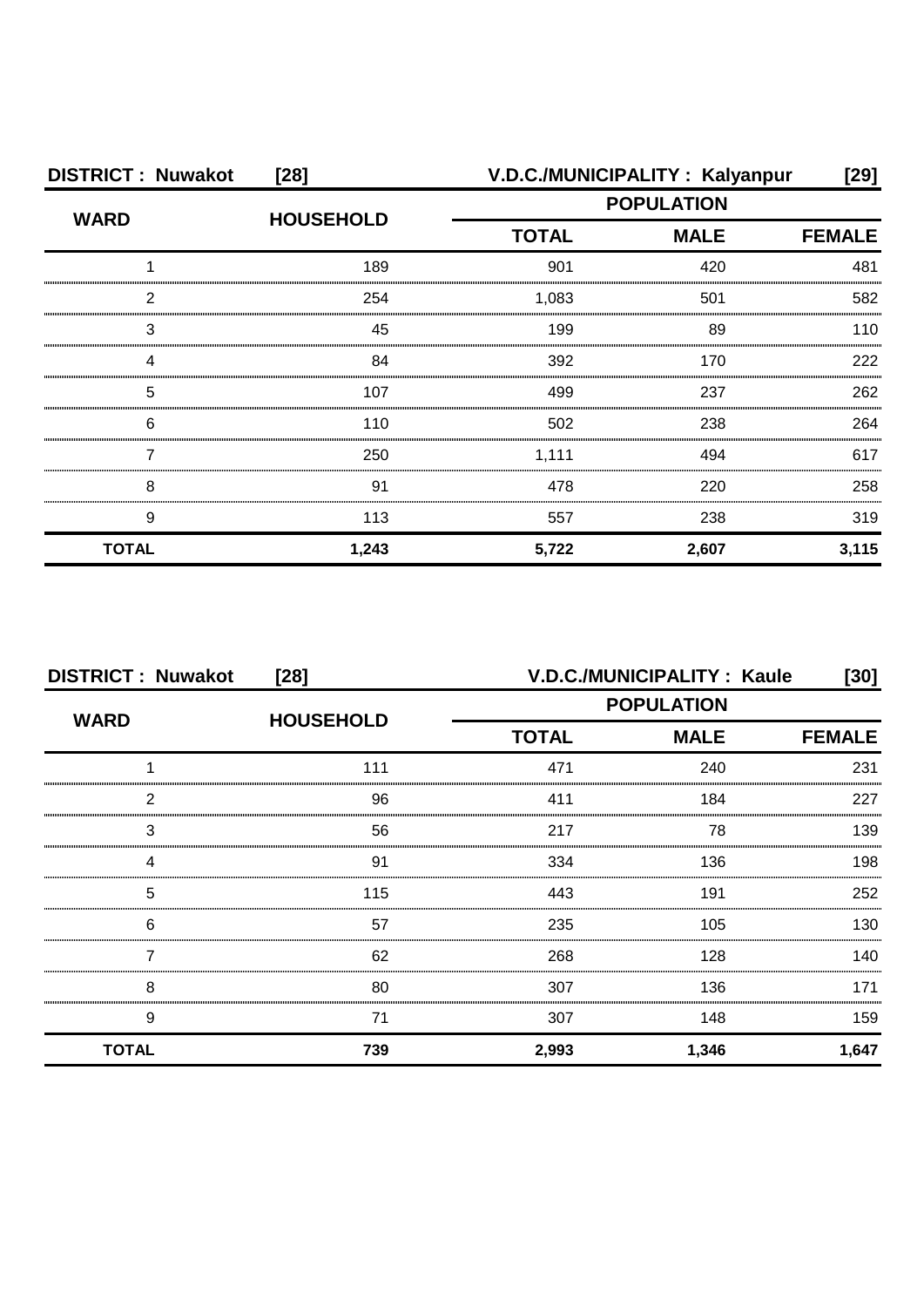| <b>DISTRICT: Nuwakot</b> | $[28]$           |                   | V.D.C./MUNICIPALITY: Khadag Bhanjyang | [31]          |
|--------------------------|------------------|-------------------|---------------------------------------|---------------|
| <b>WARD</b>              |                  | <b>POPULATION</b> |                                       |               |
|                          | <b>HOUSEHOLD</b> | <b>TOTAL</b>      | <b>MALE</b>                           | <b>FEMALE</b> |
|                          | 87               | 379               | 167                                   | 212           |
| 2                        | 88               | 401               | 168                                   | 233           |
| 3                        | 135              | 594               | 261                                   | 333           |
| Δ                        | 159              | 703               | 327                                   | 376           |
| 5                        | 200              | 844               | 383                                   | 461           |
| 6                        | 222              | 955               | 408                                   | 547           |
|                          | 243              | 1,104             | 479                                   | 625           |
| 8                        | 84               | 311               | 136                                   | 175           |
| 9                        | 194              | 875               | 409                                   | 466           |
| <b>TOTAL</b>             | 1,412            | 6,166             | 2,738                                 | 3,428         |

| <b>DISTRICT: Nuwakot</b><br>$[28]$ |                  | V.D.C./MUNICIPALITY: Kharanitar<br>[32] |     |               |
|------------------------------------|------------------|-----------------------------------------|-----|---------------|
| <b>WARD</b>                        | <b>HOUSEHOLD</b> | <b>POPULATION</b>                       |     |               |
|                                    |                  | <b>MALE</b><br><b>TOTAL</b>             |     | <b>FEMALE</b> |
|                                    | 61               | 238                                     | 114 | 124           |
| 2                                  | 55               | 236                                     | 111 | 125           |
| 3                                  | 37               | 146                                     | 68  | 78            |
|                                    | 27               | 94                                      | 42  | 52            |
| 5                                  | 43               | 188                                     | 94  | 94            |
| 6                                  | 30               | 105                                     | 58  | 47            |
|                                    | 50               | 260                                     | 129 | 131           |
| 8                                  | 26               | 113                                     | 55  | 58            |
| 9                                  | 46               | 229                                     | 108 | 121           |
| <b>TOTAL</b>                       | 375              | 1,609                                   | 779 | 830           |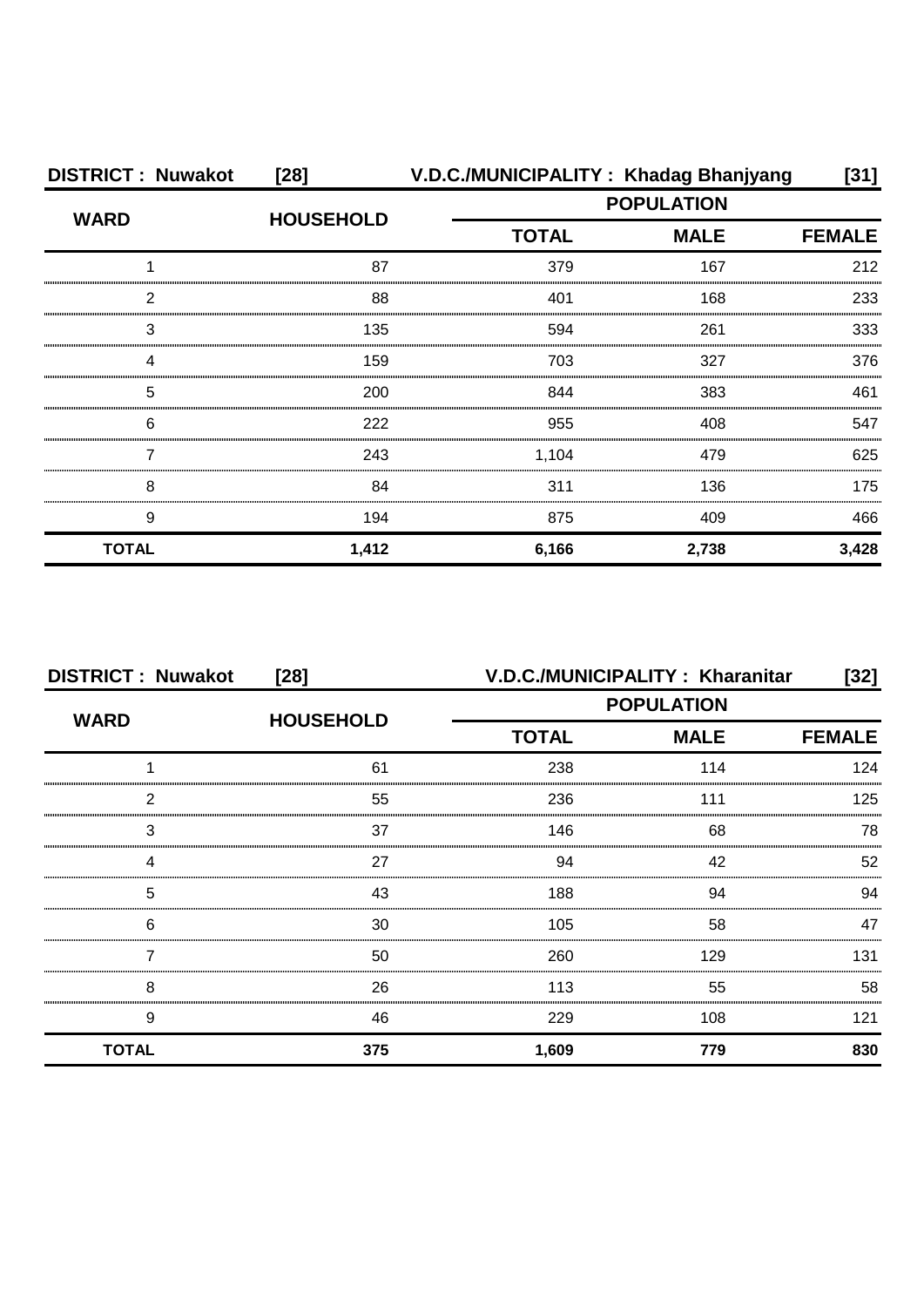| <b>DISTRICT: Nuwakot</b> | V.D.C./MUNICIPALITY: Khanigaun<br>$[28]$ |                   |               | [33]  |
|--------------------------|------------------------------------------|-------------------|---------------|-------|
| <b>WARD</b>              | <b>HOUSEHOLD</b>                         | <b>POPULATION</b> |               |       |
|                          |                                          | <b>TOTAL</b>      | <b>FEMALE</b> |       |
|                          | 81                                       | 320               | 134           | 186   |
| っ                        | 93                                       | 397               | 172           | 225   |
| З                        | 115                                      | 449               | 208           | 241   |
|                          | 359                                      | 1,630             | 766           | 864   |
| 5                        | 175                                      | 881               | 391           | 490   |
| 6                        | 140                                      | 607               | 294           | 313   |
|                          | 54                                       | 206               | 86            | 120   |
| 8                        | 107                                      | 446               | 194           | 252   |
| 9                        | 86                                       | 394               | 161           | 233   |
| <b>TOTAL</b>             | 1,210                                    | 5,330             | 2,406         | 2,924 |

| <b>DISTRICT: Nuwakot</b><br>$[28]$ |                  | V.D.C./MUNICIPALITY: Kimtang<br>[34] |                   |               |
|------------------------------------|------------------|--------------------------------------|-------------------|---------------|
| <b>WARD</b>                        | <b>HOUSEHOLD</b> |                                      | <b>POPULATION</b> |               |
|                                    |                  | <b>MALE</b><br><b>TOTAL</b>          |                   | <b>FEMALE</b> |
|                                    | 42               | 190                                  | 86                | 104           |
| 2                                  | 70               | 328                                  | 153               | 175           |
| 3                                  | 64               | 286                                  | 132               | 154           |
|                                    | 64               | 294                                  | 149               | 145           |
| 5                                  | 43               | 168                                  | 85                | 83            |
| 6                                  | 47               | 177                                  | 83                | 94            |
|                                    | 56               | 223                                  | 98                | 125           |
| 8                                  | 30               | 118                                  | 53                | 65            |
| 9                                  | 43               | 192                                  | 78                | 114           |
| <b>TOTAL</b>                       | 459              | 1,976                                | 917               | 1,059         |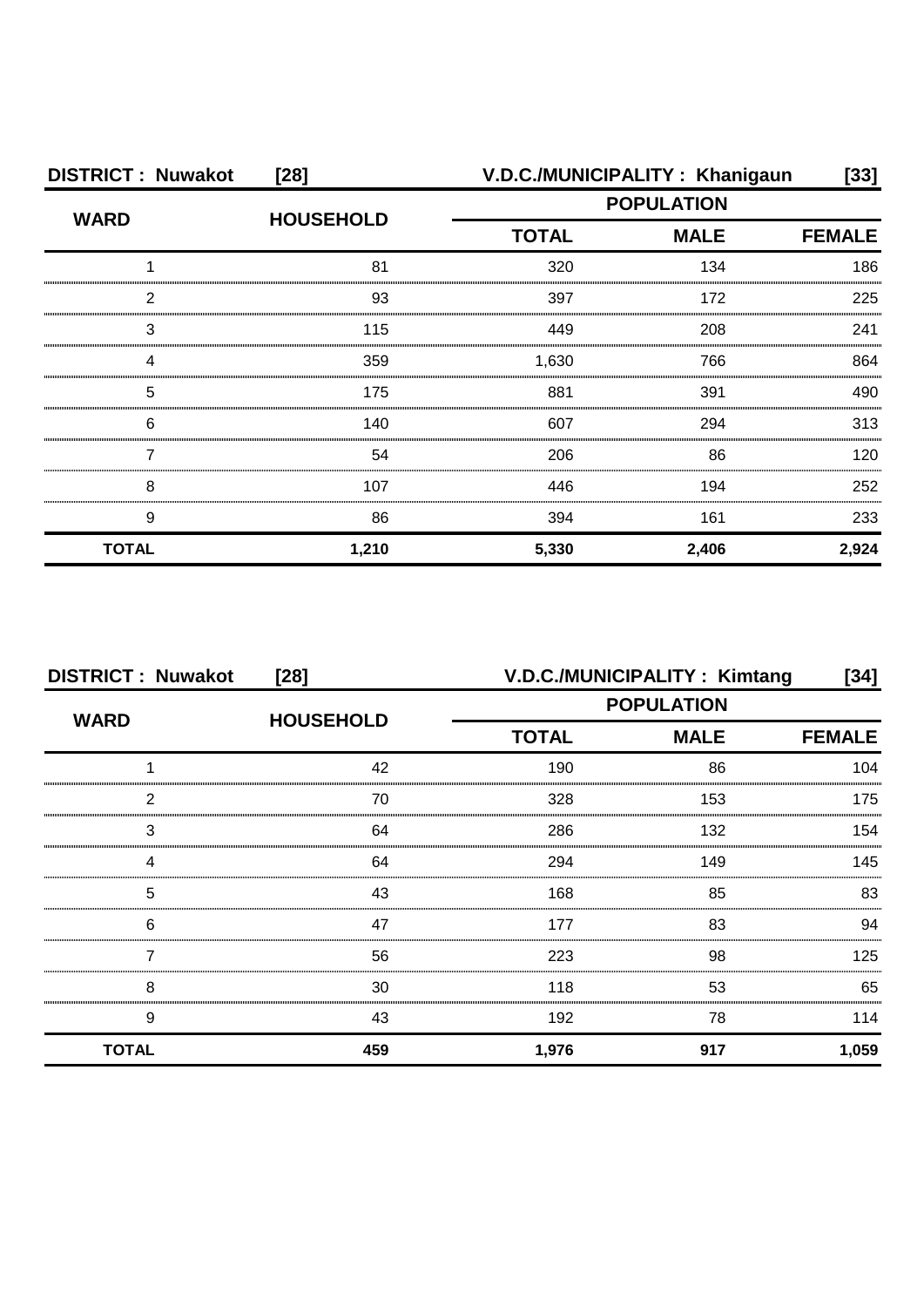| <b>DISTRICT: Nuwakot</b><br>$[28]$ |                  | V.D.C./MUNICIPALITY: Kumari<br>[35] |             |               |
|------------------------------------|------------------|-------------------------------------|-------------|---------------|
| <b>WARD</b>                        | <b>HOUSEHOLD</b> | <b>POPULATION</b>                   |             |               |
|                                    |                  | <b>TOTAL</b>                        | <b>MALE</b> | <b>FEMALE</b> |
|                                    | 144              | 787                                 | 367         | 420           |
| ົ                                  | 88               | 487                                 | 241         | 246           |
| 3                                  | 257              | 1,456                               | 711         | 745           |
|                                    | 104              | 532                                 | 269         | 263           |
| 5                                  | 305              | 1,651                               | 788         | 863           |
| 6                                  | 235              | 1,193                               | 586         | 607           |
|                                    | 132              | 670                                 | 328         | 342           |
| 8                                  | 119              | 659                                 | 336         | 323           |
| 9                                  | 234              | 1,237                               | 637         | 600           |
| <b>TOTAL</b>                       | 1,618            | 8,672                               | 4,263       | 4,409         |

| <b>DISTRICT: Nuwakot</b><br>$[28]$ |                  | V.D.C./MUNICIPALITY : Lachyang<br>[36] |             |               |
|------------------------------------|------------------|----------------------------------------|-------------|---------------|
| <b>WARD</b>                        | <b>HOUSEHOLD</b> | <b>POPULATION</b>                      |             |               |
|                                    |                  | <b>TOTAL</b>                           | <b>MALE</b> | <b>FEMALE</b> |
|                                    | 116              | 573                                    | 281         | 292           |
| 2                                  | 116              | 565                                    | 284         | 281           |
| 3                                  | .91              | 489                                    | 245         | 244           |
|                                    | 79               | 420                                    | 212         | 208           |
| 5                                  | 82               | 437                                    | 208         | 229           |
| 6                                  | 67               | 326                                    | 160         | 166           |
|                                    | 140              | 701                                    | 347         | 354           |
| 8                                  | 98               | 498                                    | 258         | 240           |
| 9                                  | 87               | 471                                    | 243         | 228           |
| <b>TOTAL</b>                       | 876              | 4,480                                  | 2,238       | 2,242         |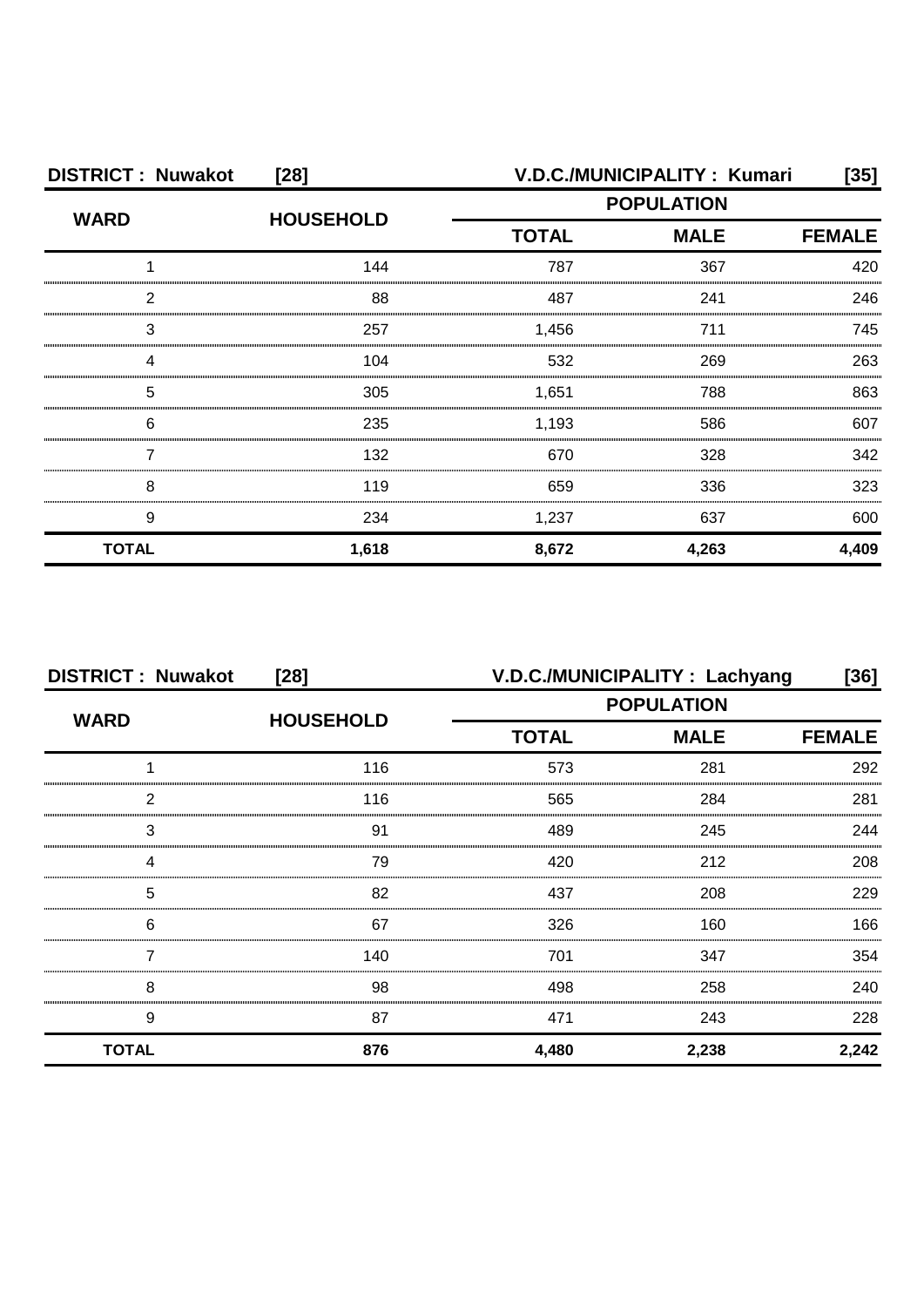| <b>DISTRICT: Nuwakot</b><br>$[28]$ |                  | V.D.C./MUNICIPALITY: Likhu<br>[37] |                              |       |
|------------------------------------|------------------|------------------------------------|------------------------------|-------|
| <b>WARD</b>                        | <b>HOUSEHOLD</b> | <b>POPULATION</b>                  |                              |       |
|                                    |                  | <b>TOTAL</b>                       | <b>MALE</b><br><b>FEMALE</b> |       |
|                                    | 58               | 227                                | 118                          | 109   |
| っ                                  | 55               | 285                                | 120                          | 165   |
| 3                                  | 45               | 209                                | 98                           | 111   |
|                                    | 62               | 306                                | 132                          | 174   |
| 5                                  | 42               | 184                                | 83                           | 101   |
| 6                                  | 69               | 322                                | 144                          | 178   |
|                                    | 59               | 240                                | 121                          | 119   |
| 8                                  | 94               | 363                                | 151                          | 212   |
| 9                                  | 73               | 326                                | 143                          | 183   |
| <b>TOTAL</b>                       | 557              | 2,462                              | 1,110                        | 1,352 |

| <b>DISTRICT: Nuwakot</b><br>$[28]$ |                  | V.D.C./MUNICIPALITY: Madanpur<br>[38] |             |               |
|------------------------------------|------------------|---------------------------------------|-------------|---------------|
|                                    |                  | <b>POPULATION</b>                     |             |               |
| <b>WARD</b>                        | <b>HOUSEHOLD</b> | <b>TOTAL</b>                          | <b>MALE</b> | <b>FEMALE</b> |
|                                    | 188              | 967                                   | 466         | 501           |
| 2                                  | 164              | 835                                   | 400         | 435           |
| 3                                  | 152              | 842                                   | 435         | 407           |
| Δ                                  | 235              | 1,148                                 | 573         | 575           |
| 5                                  | 132              | 676                                   | 326         | 350           |
| 6                                  | 86               | 419                                   | 205         | 214           |
|                                    | 162              | 800                                   | 385         | 415           |
| 8                                  | 306              | 1,565                                 | 755         | 810           |
| 9                                  | 313              | 1,610                                 | 749         | 861           |
| <b>TOTAL</b>                       | 1,738            | 8,862                                 | 4,294       | 4,568         |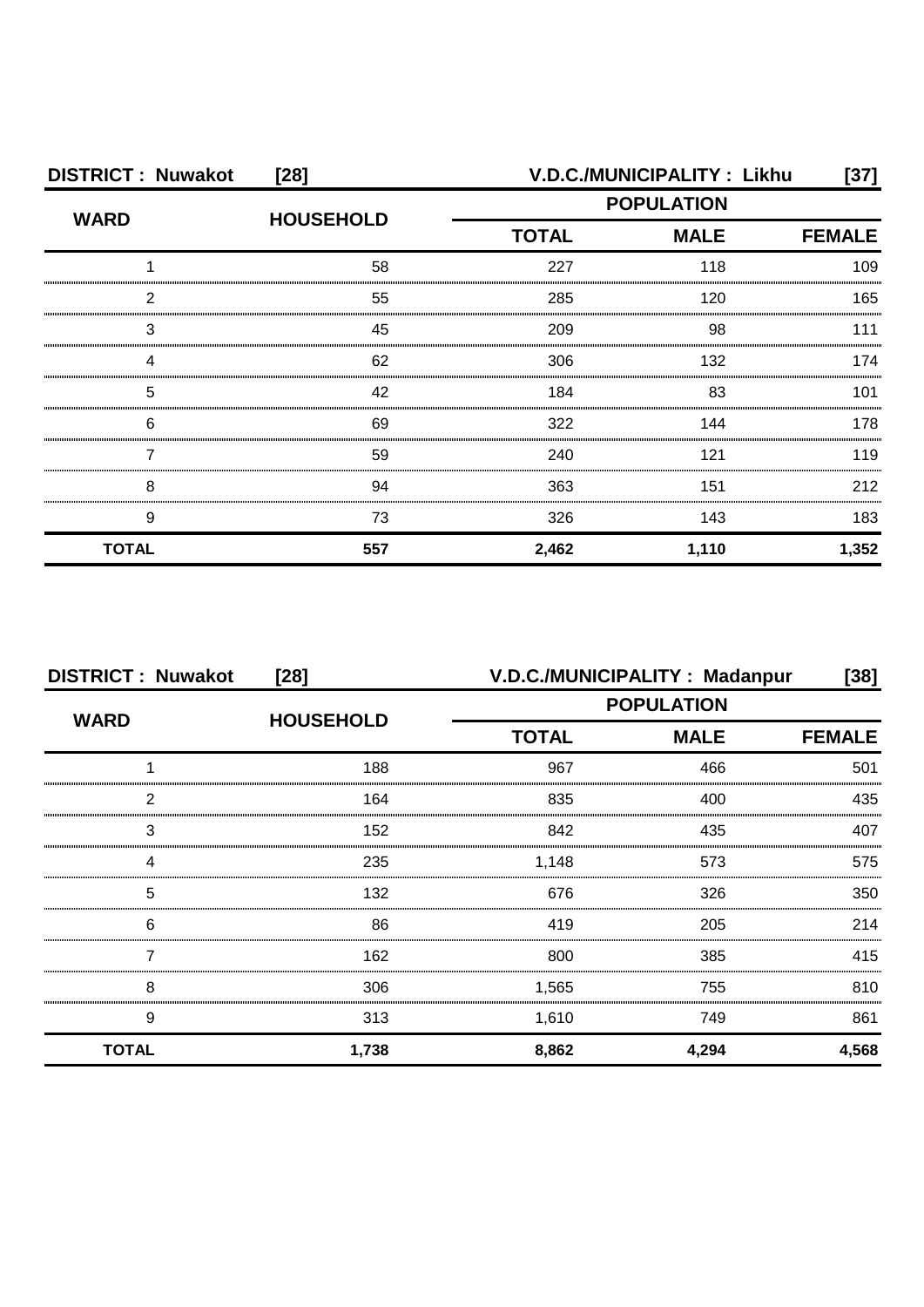| <b>DISTRICT: Nuwakot</b><br>$[28]$ |                  |                   | V.D.C./MUNICIPALITY: Mahakali | [39]          |
|------------------------------------|------------------|-------------------|-------------------------------|---------------|
| <b>WARD</b>                        | <b>HOUSEHOLD</b> | <b>POPULATION</b> |                               |               |
|                                    |                  | <b>TOTAL</b>      | <b>MALE</b>                   | <b>FEMALE</b> |
|                                    | 78               | 316               | 153                           | 163           |
| 2                                  | 85               | 366               | 166                           | 200           |
| З                                  | 124              | 604               | 279                           | 325           |
|                                    | 63               | 287               | 121                           | 166           |
| 5                                  | 182              | 778               | 353                           | 425           |
| 6                                  | 59               | 312               | 158                           | 154           |
|                                    | 52               | 219               | 97                            | 122           |
| 8                                  | 78               | 301               | 142                           | 159           |
| 9                                  | 67               | 341               | 160                           | 181           |
| <b>TOTAL</b>                       | 788              | 3,524             | 1,629                         | 1,895         |

| <b>DISTRICT: Nuwakot</b> | $[28]$           | V.D.C./MUNICIPALITY: Manakamana |             | [40]          |
|--------------------------|------------------|---------------------------------|-------------|---------------|
|                          |                  | <b>POPULATION</b>               |             |               |
| <b>WARD</b>              | <b>HOUSEHOLD</b> | <b>TOTAL</b>                    | <b>MALE</b> | <b>FEMALE</b> |
|                          | 60               | 251                             | 113         | 138           |
| 2                        | 67               | 249                             | 112         | 137           |
| 3                        | .91              | 357                             | 169         | 188           |
| 4                        | 115              | 530                             | 236         | 294           |
| 5                        | 130              | 506                             | 225         | 281           |
| 6                        | 84               | 358                             | 164         | 194           |
|                          | 62               | 265                             | 130         | 135           |
| 8                        | 72               | 338                             | 162         | 176           |
| 9                        | 108              | 467                             | 226         | 241           |
| <b>TOTAL</b>             | 789              | 3,321                           | 1,537       | 1,784         |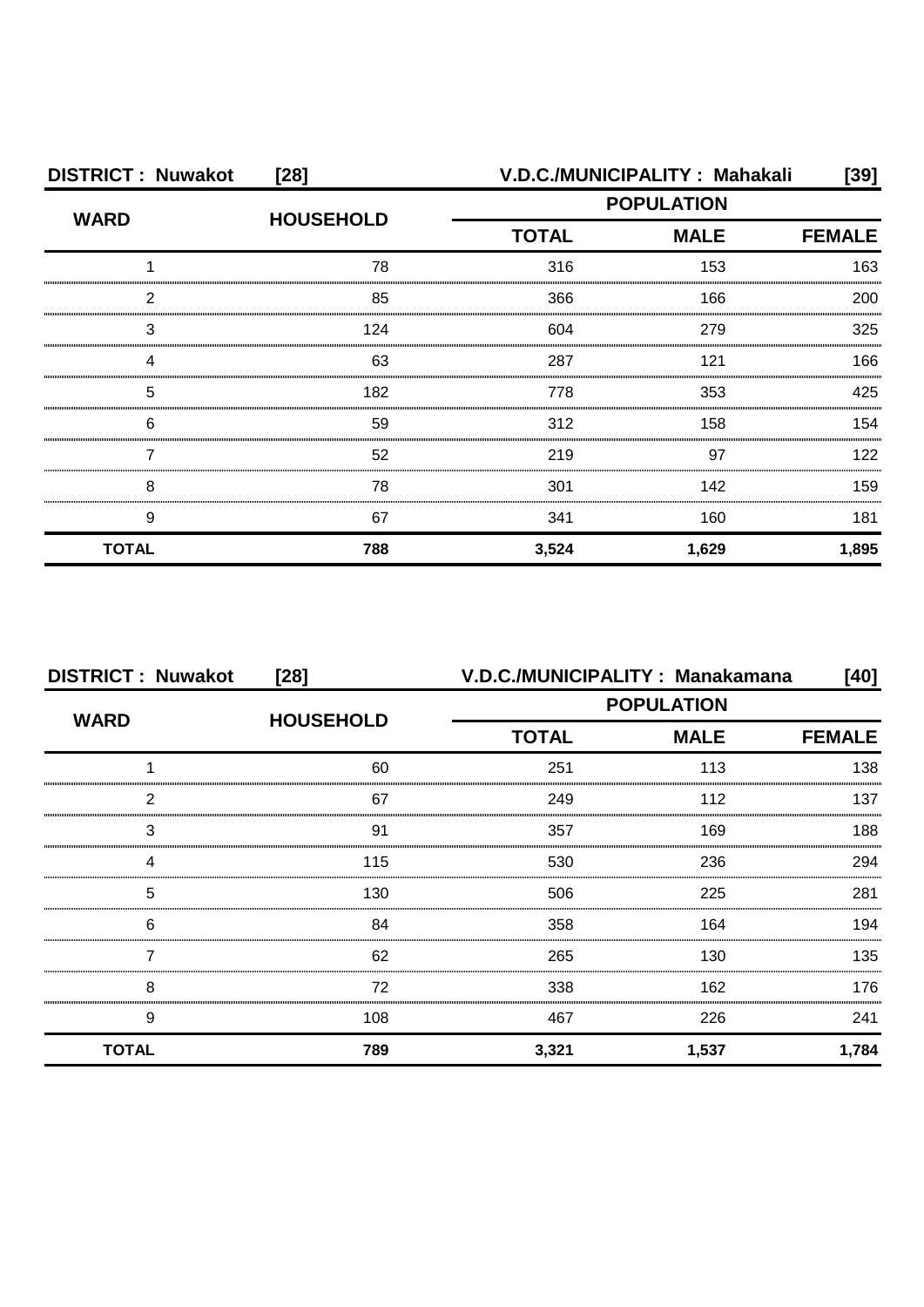| <b>DISTRICT: Nuwakot</b> | $[28]$           | V.D.C./MUNICIPALITY: Narjamandap<br>[41] |                   |       |
|--------------------------|------------------|------------------------------------------|-------------------|-------|
| <b>WARD</b>              | <b>HOUSEHOLD</b> |                                          | <b>POPULATION</b> |       |
|                          |                  | <b>TOTAL</b>                             | <b>MALE</b>       |       |
|                          | 75               | 327                                      | 155               | 172   |
| 2                        | 225              | 1,012                                    | 484               | 528   |
| З                        | 144              | 781                                      | 404               | 377   |
|                          | 76               | 380                                      | 193               | 187   |
| 5                        | 85               | 463                                      | 225               | 238   |
| 6                        | 130              | 721                                      | 382               | 339   |
|                          | 75               | 455                                      | 233               | 222   |
| 8                        | 79               | 474                                      | 242               | 232   |
| 9                        | 123              | 722                                      | 338               | 384   |
| <b>TOTAL</b>             | 1,012            | 5,335                                    | 2,656             | 2,679 |

| <b>DISTRICT: Nuwakot</b><br>$[28]$ |                  | V.D.C./MUNICIPALITY: Okharpauwa<br>[42] |             |               |
|------------------------------------|------------------|-----------------------------------------|-------------|---------------|
|                                    |                  | <b>POPULATION</b>                       |             |               |
| <b>WARD</b>                        | <b>HOUSEHOLD</b> | <b>TOTAL</b>                            | <b>MALE</b> | <b>FEMALE</b> |
|                                    | 222              | 1,222                                   | 627         | 595           |
| 2                                  | 85               | 450                                     | 223         | 227           |
| 3                                  | 220              | 1.113                                   | 540         | 573           |
| Δ                                  | 189              | 869                                     | 440         | 429           |
| 5                                  | 194              | 982                                     | 476         | 506           |
| 6                                  | 102              | 565                                     | 285         | 280           |
|                                    | 157              | 911                                     | 468         | 443           |
| 8                                  | 295              | 1,550                                   | 778         | 772           |
| 9                                  | 46               | 239                                     | 133         | 106           |
| <b>TOTAL</b>                       | 1,510            | 7,901                                   | 3,970       | 3,931         |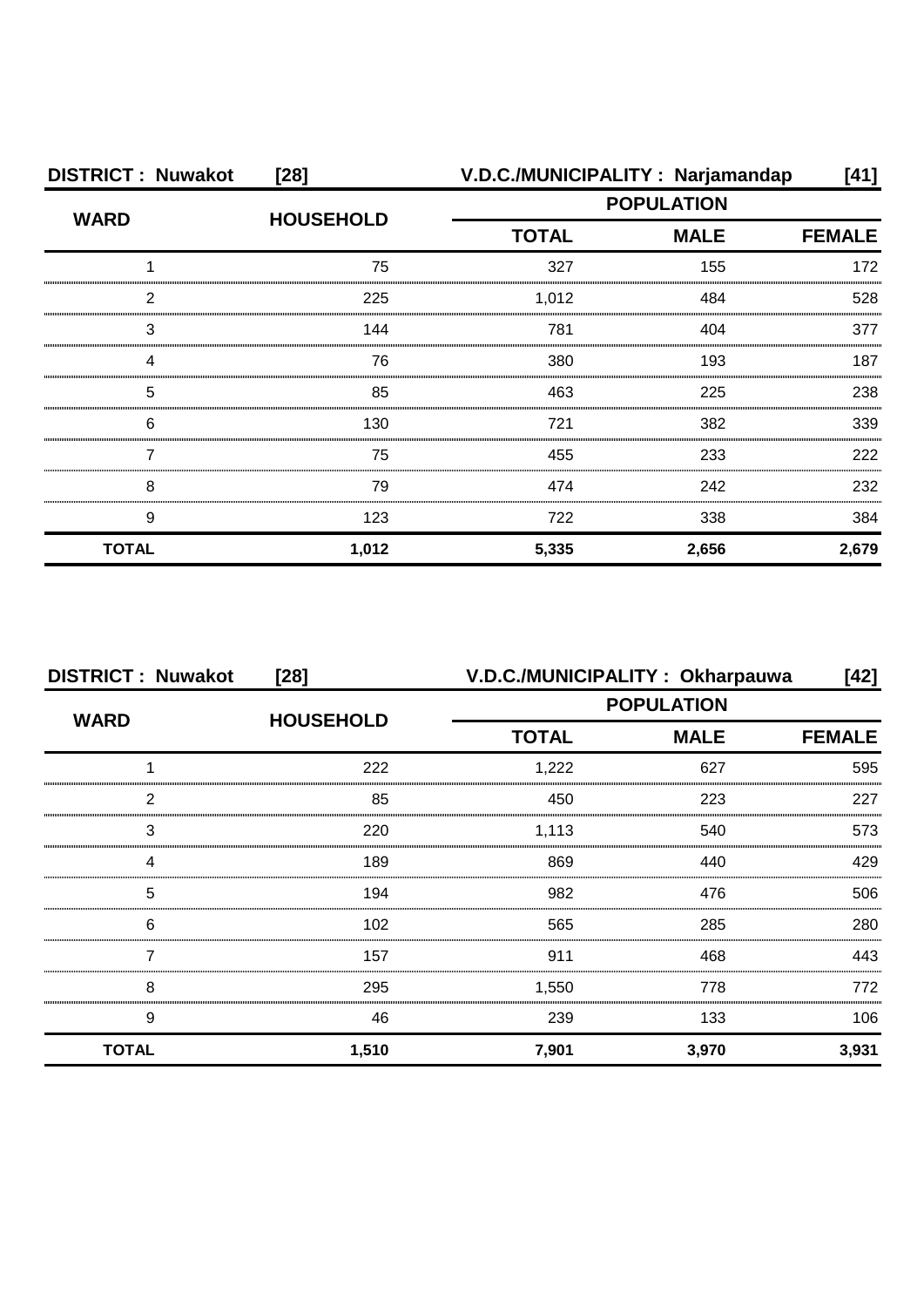| <b>DISTRICT: Nuwakot</b> | $[28]$           |              | V.D.C./MUNICIPALITY: Panchakanya | [43]          |
|--------------------------|------------------|--------------|----------------------------------|---------------|
| <b>WARD</b>              |                  |              | <b>POPULATION</b>                |               |
|                          | <b>HOUSEHOLD</b> | <b>TOTAL</b> | <b>MALE</b>                      | <b>FEMALE</b> |
|                          | 85               | 447          | 222                              | 225           |
| 2                        | 53               | 289          | 145                              | 144           |
| 3                        | 35               | 173          | 85                               | 88            |
|                          | 59               | 276          | 137                              | 139           |
| 5                        | 48               | 255          | 125                              | 130           |
| 6                        | 50               | 240          | 122                              | 118           |
|                          | 46               | 226          | 119                              | 107           |
| 8                        | 90               | 394          | 196                              | 198           |
| 9                        | 78               | 375          | 170                              | 205           |
| <b>TOTAL</b>             | 544              | 2,675        | 1,321                            | 1,354         |

| <b>DISTRICT: Nuwakot</b><br>$[28]$ |                  | V.D.C./MUNICIPALITY: Ralukadevi<br>[44] |             |               |
|------------------------------------|------------------|-----------------------------------------|-------------|---------------|
|                                    | <b>HOUSEHOLD</b> | <b>POPULATION</b>                       |             |               |
| <b>WARD</b>                        |                  | <b>TOTAL</b>                            | <b>MALE</b> | <b>FEMALE</b> |
|                                    | 86               | 352                                     | 183         | 169           |
| っ                                  | 154              | 755                                     | 384         | 371           |
| 3                                  | 87               | 466                                     | 234         | 232           |
|                                    | 95               | 429                                     | 208         | 221           |
| 5                                  | 69               | 357                                     | 189         | 168           |
| 6                                  | 134              | 650                                     | 321         | 329           |
|                                    | 116              | 597                                     | 297         | 300           |
| 8                                  | 63               | 361                                     | 174         | 187           |
| 9                                  | 112              | 596                                     | 309         | 287           |
| <b>TOTAL</b>                       | 916              | 4,563                                   | 2,299       | 2,264         |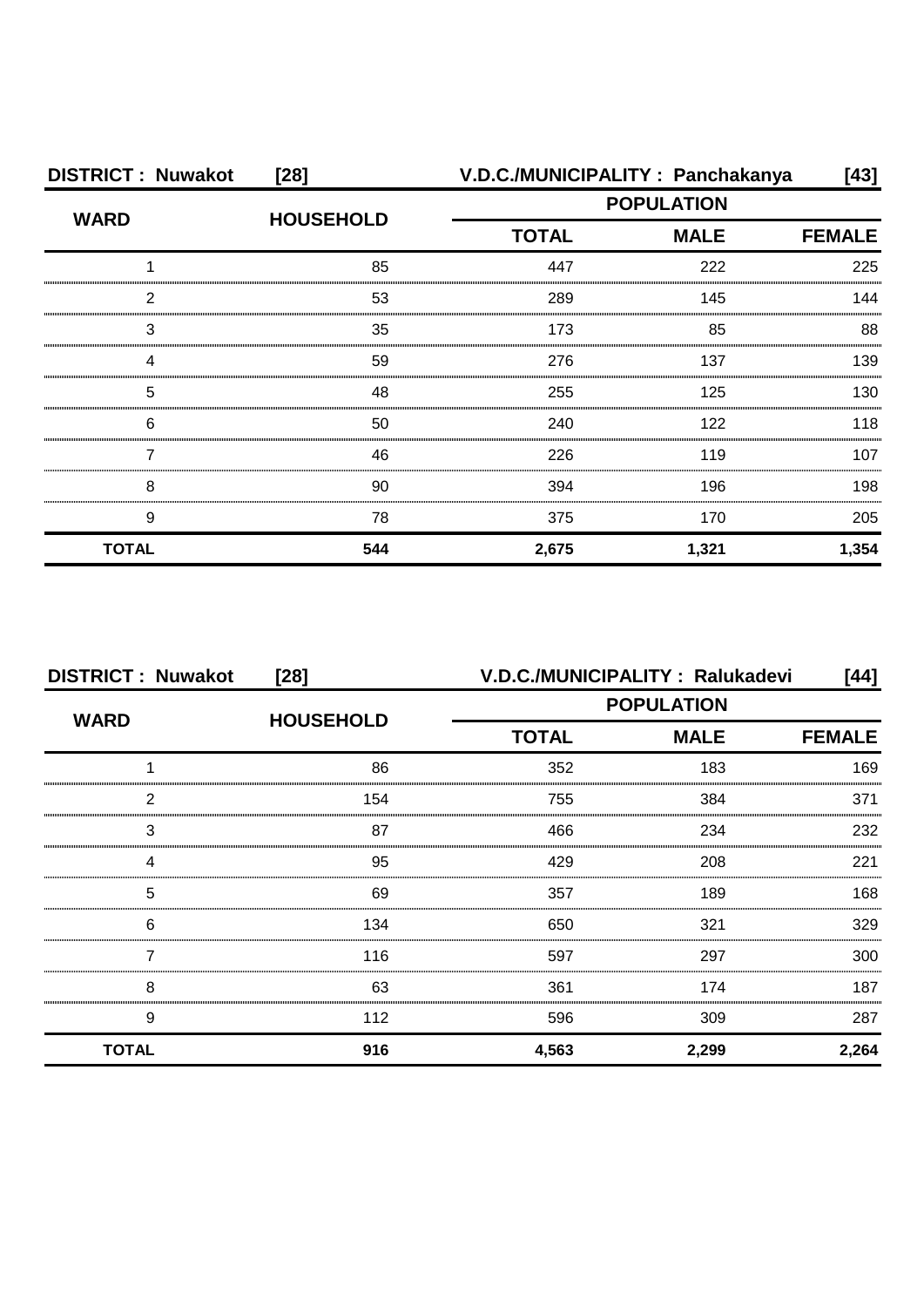| <b>DISTRICT: Nuwakot</b> | $[28]$           | <b>V.D.C./MUNICIPALITY: Ratmate</b> |             |               |
|--------------------------|------------------|-------------------------------------|-------------|---------------|
| <b>WARD</b>              | <b>HOUSEHOLD</b> | <b>POPULATION</b>                   |             |               |
|                          |                  | <b>TOTAL</b>                        | <b>MALE</b> | <b>FEMALE</b> |
|                          | 117              | 512                                 | 226         | 286           |
| 2                        | 66               | 290                                 | 134         | 156           |
| З                        | 98               | 433                                 | 223         | 210           |
|                          | 81               | 351                                 | 172         | 179           |
| 5                        | 42               | 156                                 | 69          | 87            |
| 6                        | 74               | 345                                 | 153         | 192           |
|                          | 99               | 463                                 | 209         | 254           |
| 8                        | 105              | 513                                 | 235         | 278           |
| 9                        | 140              | 730                                 | 348         | 382           |
| <b>TOTAL</b>             | 822              | 3,793                               | 1,769       | 2,024         |

| <b>DISTRICT: Nuwakot</b><br>$[28]$ |                  | V.D.C./MUNICIPALITY: Rautbesi<br>[46] |                   |               |
|------------------------------------|------------------|---------------------------------------|-------------------|---------------|
|                                    |                  |                                       | <b>POPULATION</b> |               |
| <b>WARD</b>                        | <b>HOUSEHOLD</b> | <b>TOTAL</b>                          | <b>MALE</b>       | <b>FEMALE</b> |
|                                    | 108              | 554                                   | 278               | 276           |
| 2                                  | 37               | 206                                   | 109               | 97            |
| 3                                  | 47               | 233                                   | 113               | 120           |
| Δ                                  | 79               | 395                                   | 198               | 197           |
| 5                                  | 63               | 372                                   | 181               | 191           |
| 6                                  | 81               | 434                                   | 223               | 211           |
|                                    | 63               | 335                                   | 163               | 172           |
| 8                                  | 34               | 148                                   | 76                | 72            |
| 9                                  | 142              | 760                                   | 390               | 370           |
| <b>TOTAL</b>                       | 654              | 3,437                                 | 1,731             | 1,706         |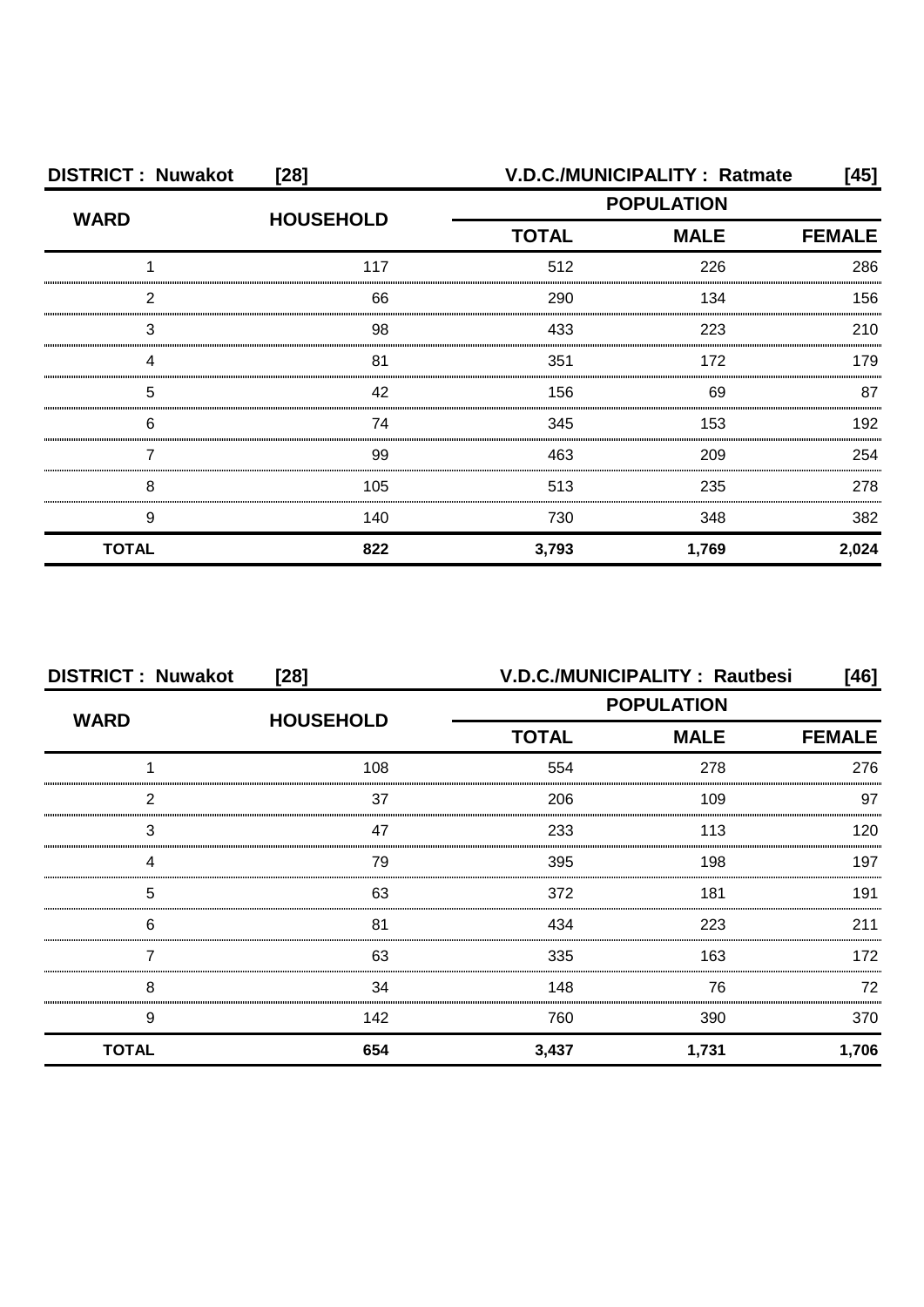| <b>DISTRICT: Nuwakot</b> | $[28]$           |                   | V.D.C./MUNICIPALITY: Salme | [47]          |
|--------------------------|------------------|-------------------|----------------------------|---------------|
| <b>WARD</b>              | <b>HOUSEHOLD</b> | <b>POPULATION</b> |                            |               |
|                          |                  | <b>TOTAL</b>      | <b>MALE</b>                | <b>FEMALE</b> |
|                          | 20               | 98                | 46                         | 52            |
| 2                        | 35               | 199               | 96                         | 103           |
| З                        | 19               | 97                | 47                         | 50            |
|                          | 60               | 340               | 178                        | 162           |
| 5                        | 59               | 315               | 170                        | 145           |
| 6                        | 34               | 174               | 80                         | 94            |
|                          | 36               | 172               | 78                         | 94            |
| 8                        | 76               | 378               | 166                        | 212           |
| 9                        | 83               | 413               | 202                        | 211           |
| <b>TOTAL</b>             | 422              | 2,186             | 1,063                      | 1,123         |

| <b>DISTRICT: Nuwakot</b><br>$[28]$ |                  | V.D.C./MUNICIPALITY: Samari<br>[48] |             |               |
|------------------------------------|------------------|-------------------------------------|-------------|---------------|
| <b>WARD</b>                        | <b>HOUSEHOLD</b> | <b>POPULATION</b>                   |             |               |
|                                    |                  | <b>TOTAL</b>                        | <b>MALE</b> | <b>FEMALE</b> |
|                                    | 91               | 377                                 | 161         | 216           |
| 2                                  | 165              | 644                                 | 291         | 353           |
| 3                                  | 137              | 544                                 | 249         | 295           |
|                                    | 124              | 555                                 | 250         | 305           |
| 5                                  | 193              | 905                                 | 429         | 476           |
| 6                                  | 166              | 718                                 | 312         | 406           |
|                                    | 101              | 474                                 | 206         | 268           |
| 8                                  | 137              | 686                                 | 343         | 343           |
| 9                                  | 93               | 401                                 | 167         | 234           |
| <b>TOTAL</b>                       | 1,207            | 5,304                               | 2,408       | 2,896         |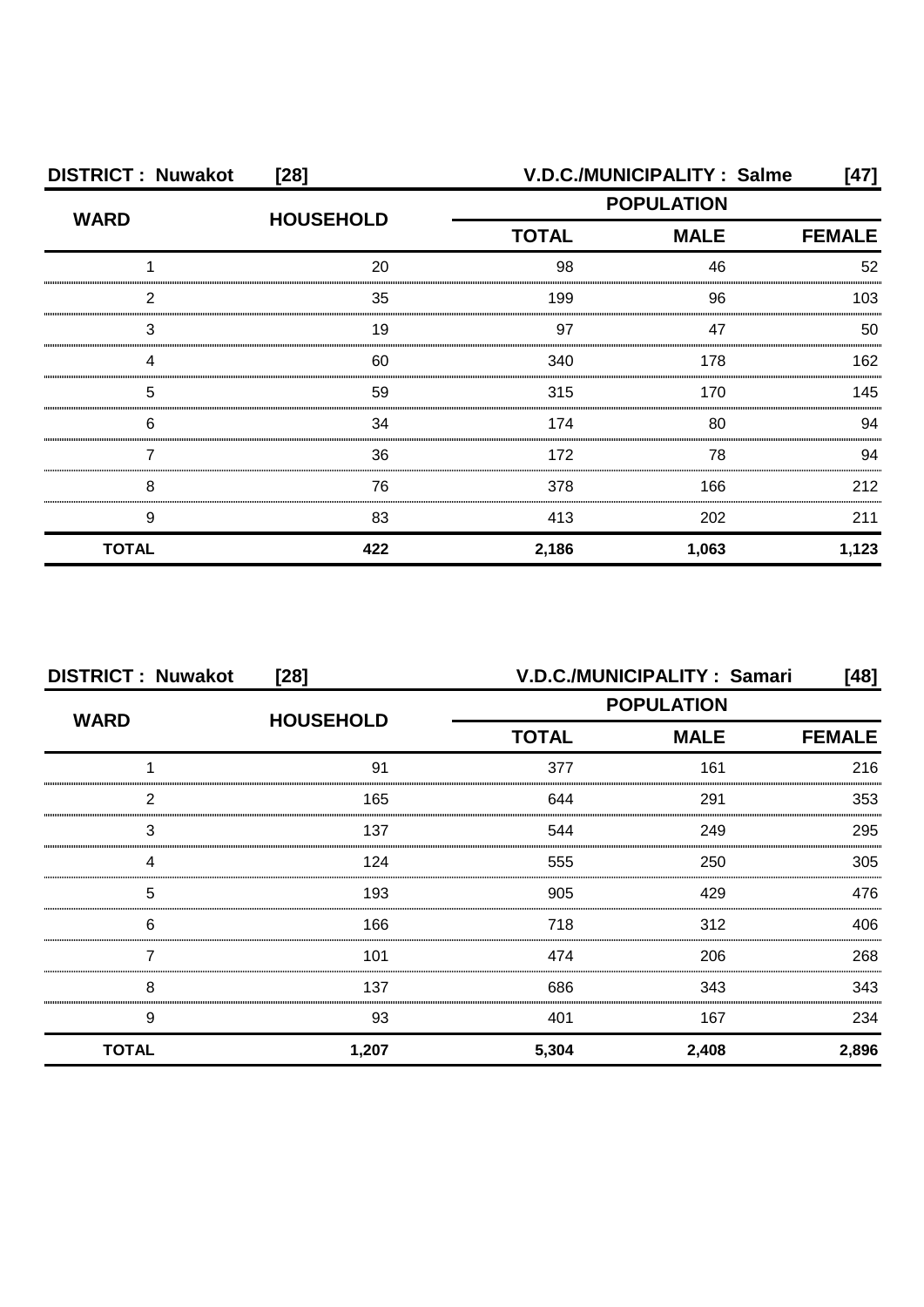| <b>DISTRICT: Nuwakot</b> | $[28]$           |              | V.D.C./MUNICIPALITY: Samundradevi | [49]          |
|--------------------------|------------------|--------------|-----------------------------------|---------------|
| <b>WARD</b>              | <b>HOUSEHOLD</b> |              | <b>POPULATION</b>                 |               |
|                          |                  | <b>TOTAL</b> | <b>MALE</b>                       | <b>FEMALE</b> |
|                          | 75               | 320          | 151                               | 169           |
| 2                        | 80               | 373          | 170                               | 203           |
| 3                        | 116              | 545          | 261                               | 284           |
| Δ                        | 87               | 394          | 189                               | 205           |
| 5                        | 75               | 332          | 159                               | 173           |
| 6                        | 57               | 222          | 99                                | 123           |
|                          | 43               | 179          | 82                                | 97            |
| 8                        | 86               | 353          | 176                               | 177           |
| 9                        | 81               | 335          | 153                               | 182           |
| <b>TOTAL</b>             | 700              | 3,053        | 1,440                             | 1,613         |

| V.D.C./MUNICIPALITY: Samundratar<br><b>DISTRICT: Nuwakot</b><br>$[28]$ |                  |              | [50]              |               |
|------------------------------------------------------------------------|------------------|--------------|-------------------|---------------|
| <b>WARD</b>                                                            | <b>HOUSEHOLD</b> |              | <b>POPULATION</b> |               |
|                                                                        |                  | <b>TOTAL</b> | <b>MALE</b>       | <b>FEMALE</b> |
|                                                                        | 40               | 168          | 74                | 94            |
| 2                                                                      | 67               | 265          | 122               | 143           |
| 3                                                                      | 26               | 125          | 65                | 60            |
|                                                                        | 46               | 219          | 102               | 117           |
| 5                                                                      | 46               | 212          | 93                | 119           |
| 6                                                                      | 50               | 248          | 102               | 146           |
|                                                                        | 102              | 426          | 213               | 213           |
| 8                                                                      | 43               | 187          | 87                | 100.          |
| 9                                                                      | 30               | 147          | 68                | 79            |
| <b>TOTAL</b>                                                           | 450              | 1,997        | 926               | 1,071         |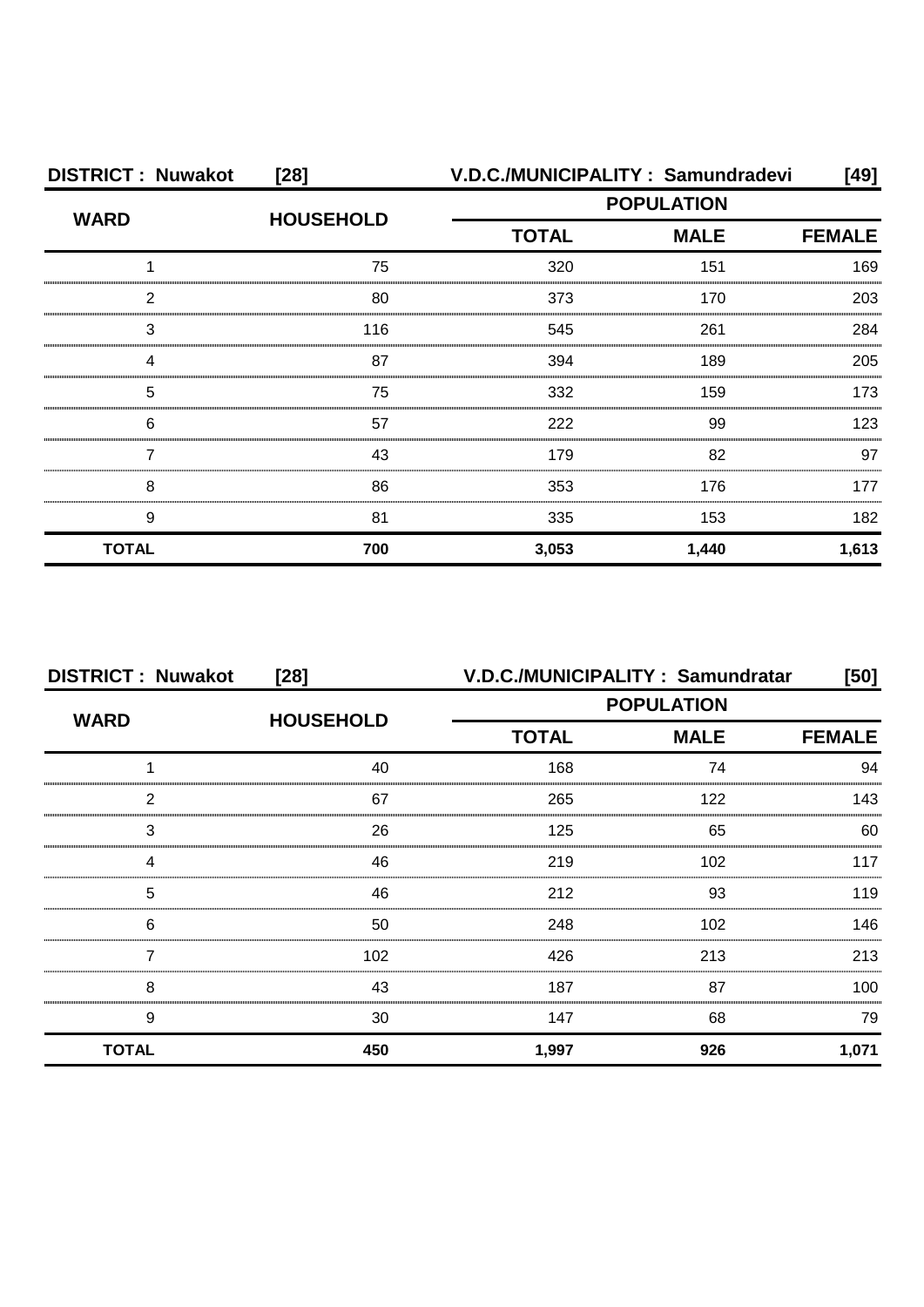| <b>DISTRICT: Nuwakot</b> | $[28]$           |       | V.D.C./MUNICIPALITY: Shikharbesi                 | [51]  |
|--------------------------|------------------|-------|--------------------------------------------------|-------|
| <b>WARD</b>              | <b>HOUSEHOLD</b> |       | <b>POPULATION</b><br><b>TOTAL</b><br><b>MALE</b> |       |
|                          |                  |       |                                                  |       |
|                          | 114              | 468   | 250                                              | 218   |
| 2                        | 70               | 351   | 185                                              | 166   |
| 3                        | 75               | 338   | 166                                              | 172   |
| Δ                        | 72               | 402   | 211                                              | 191   |
| 5                        | 69               | 282   | 125                                              | 157   |
| 6                        | 96               | 418   | 192                                              | 226   |
|                          | 65               | 293   | 150                                              | 143   |
| 8                        | 105              | 574   | 321                                              | 253   |
| 9                        | 80               | 408   | 215                                              | 193   |
| <b>TOTAL</b>             | 746              | 3,534 | 1,815                                            | 1,719 |

|              | <b>DISTRICT: Nuwakot</b><br>$[28]$ |                   | <b>V.D.C./MUNICIPALITY: Sikre</b> | [52] |  |
|--------------|------------------------------------|-------------------|-----------------------------------|------|--|
| <b>WARD</b>  | <b>HOUSEHOLD</b>                   | <b>POPULATION</b> |                                   |      |  |
|              |                                    | <b>TOTAL</b>      | <b>MALE</b>                       |      |  |
|              | 55                                 | 256               | 111                               | 145  |  |
| っ            | 38                                 | 184               | 76                                | 108  |  |
| 3            | 42                                 | 183               | 86                                | 97   |  |
|              | 45                                 | 188               | 83                                | 105  |  |
| 5            | 42                                 | 185               | 87                                | 98   |  |
| 6            | 28                                 | 125               | 59                                | 66   |  |
|              | 53                                 | 194               | 87                                | 107  |  |
| 8            | 44                                 | 159               | 75                                | 84   |  |
| 9            | 23                                 | 108               | 41                                | 67   |  |
| <b>TOTAL</b> | 370                                | 1,582             | 705                               | 877  |  |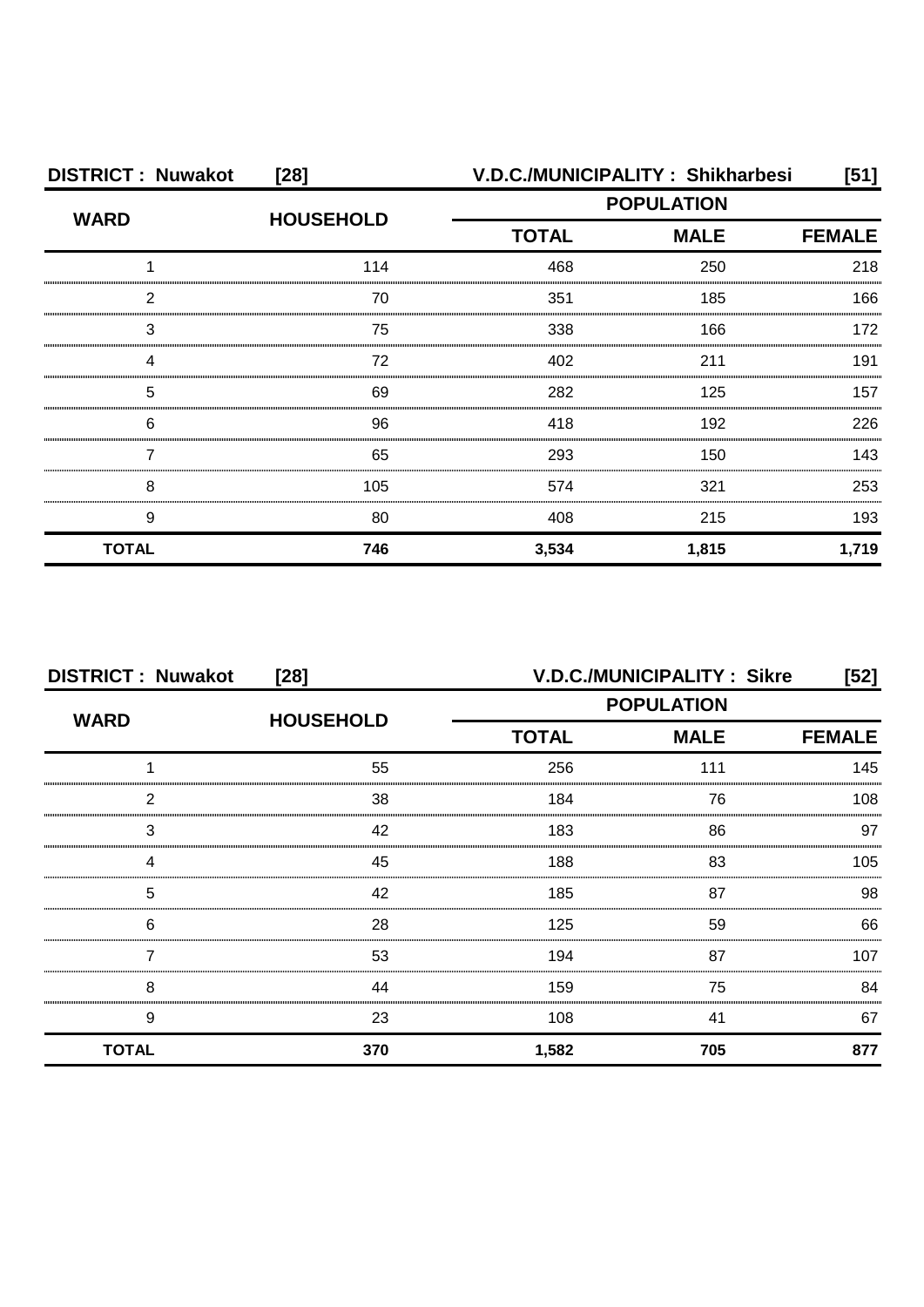| <b>DISTRICT: Nuwakot</b> | $[28]$           | V.D.C./MUNICIPALITY: Sundaradevi |                                                  |       |  |
|--------------------------|------------------|----------------------------------|--------------------------------------------------|-------|--|
| <b>WARD</b>              | <b>HOUSEHOLD</b> |                                  | <b>POPULATION</b><br><b>TOTAL</b><br><b>MALE</b> |       |  |
|                          |                  |                                  |                                                  |       |  |
|                          | 68               | 346                              | 164                                              | 182   |  |
| 2                        | 115              | 484                              | 243                                              | 241   |  |
| 3                        | 32               | 161                              | 76                                               | 85    |  |
|                          | 67               | 306                              | 152                                              | 154   |  |
| 5                        | 41               | 205                              | 102                                              | 103   |  |
| 6                        | 49               | 231                              | 120                                              | 111   |  |
|                          | 39               | 177                              | 93                                               | 84    |  |
| 8                        | 56               | 286                              | 148                                              | 138   |  |
| 9                        | 44               | 215                              | 109                                              | 106   |  |
| <b>TOTAL</b>             | 511              | 2,411                            | 1,207                                            | 1,204 |  |

|              | <b>DISTRICT: Nuwakot</b><br>$[28]$ |                   | V.D.C./MUNICIPALITY: Sunkhani<br>[54] |               |  |
|--------------|------------------------------------|-------------------|---------------------------------------|---------------|--|
| <b>WARD</b>  |                                    | <b>POPULATION</b> |                                       |               |  |
|              | <b>HOUSEHOLD</b>                   | <b>TOTAL</b>      | <b>MALE</b>                           | <b>FEMALE</b> |  |
|              | 37                                 | 211               | 105                                   | 106           |  |
| 2            | 58                                 | 247               | 127                                   | 120           |  |
| 3            | 56                                 | 245               | 112                                   | 133.          |  |
| Δ            | 48                                 | 188               | 86                                    | 102           |  |
| 5            | 45                                 | 199               | 93                                    | 106           |  |
| 6            | 67                                 | 260               | 128                                   | 132           |  |
|              | 76                                 | 397               | 198                                   | 199           |  |
| 8            | 43                                 | 207               | 95                                    | 112           |  |
| 9            | 103                                | 495               | 253                                   | 242           |  |
| <b>TOTAL</b> | 533                                | 2,449             | 1,197                                 | 1,252         |  |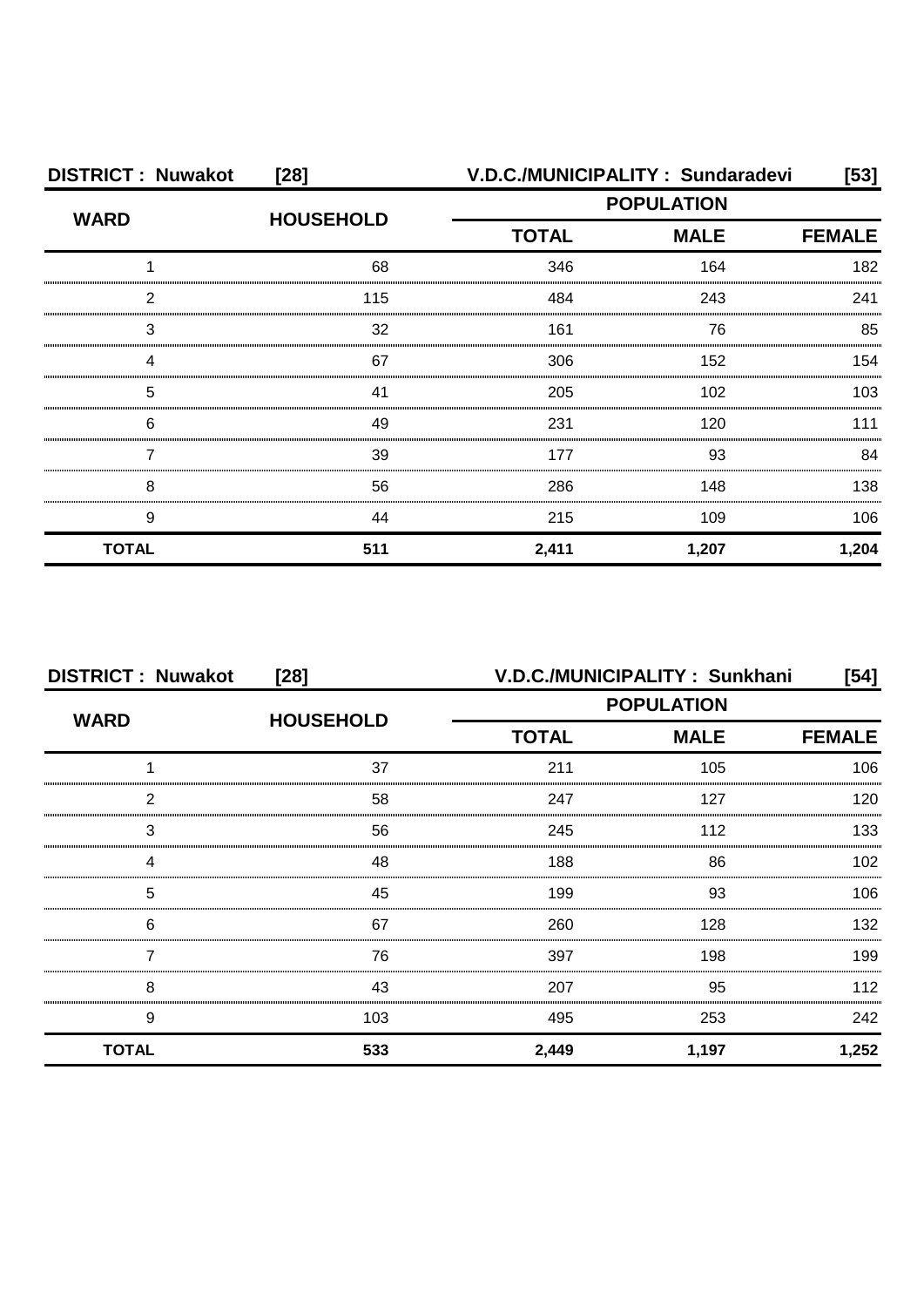| <b>DISTRICT: Nuwakot</b><br>$[28]$ |                  |                   | V.D.C./MUNICIPALITY: Suryamati | $[55]$        |
|------------------------------------|------------------|-------------------|--------------------------------|---------------|
| <b>WARD</b>                        | <b>HOUSEHOLD</b> | <b>POPULATION</b> |                                |               |
|                                    |                  | <b>TOTAL</b>      | <b>MALE</b>                    | <b>FEMALE</b> |
|                                    | 102              | 565               | 262                            | 303           |
| っ                                  | 80               | 408               | 201                            | 207           |
| З                                  | 70               | 364               | 170                            | 194           |
|                                    | 121              | 657               | 295                            | 362           |
| 5                                  | 46               | 265               | 131                            | 134           |
| 6                                  | 79               | 363               | 166                            | 197           |
|                                    | 61               | 302               | 115                            | 187           |
| 8                                  | 54               | 308               | 158                            | 150           |
| 9                                  | 79               | 422               | 219                            | 203           |
| <b>TOTAL</b>                       | 692              | 3,654             | 1,717                          | 1,937         |

| <b>DISTRICT: Nuwakot</b> | $[28]$           | V.D.C./MUNICIPALITY: Talakhu<br>[56] |             |               |
|--------------------------|------------------|--------------------------------------|-------------|---------------|
|                          |                  | <b>POPULATION</b>                    |             |               |
| <b>WARD</b>              | <b>HOUSEHOLD</b> | <b>TOTAL</b>                         | <b>MALE</b> | <b>FEMALE</b> |
|                          | 89               | 362                                  | 174         | 188           |
| 2                        | 108              | 444                                  | 214         | 230           |
| 3                        | 98               | 427                                  | 204         | 223           |
| Δ                        | 47               | 212                                  | 100         | 112           |
| 5                        | 71               | 324                                  | 161         | 163           |
| 6                        | 68               | 279                                  | 136         | 143.          |
|                          | .91              | 380                                  | 157         | 223           |
| 8                        | 52               | 238                                  | 111         | 127           |
| 9                        | 64               | 310                                  | 145         | 165           |
| <b>TOTAL</b>             | 688              | 2,976                                | 1,402       | 1,574         |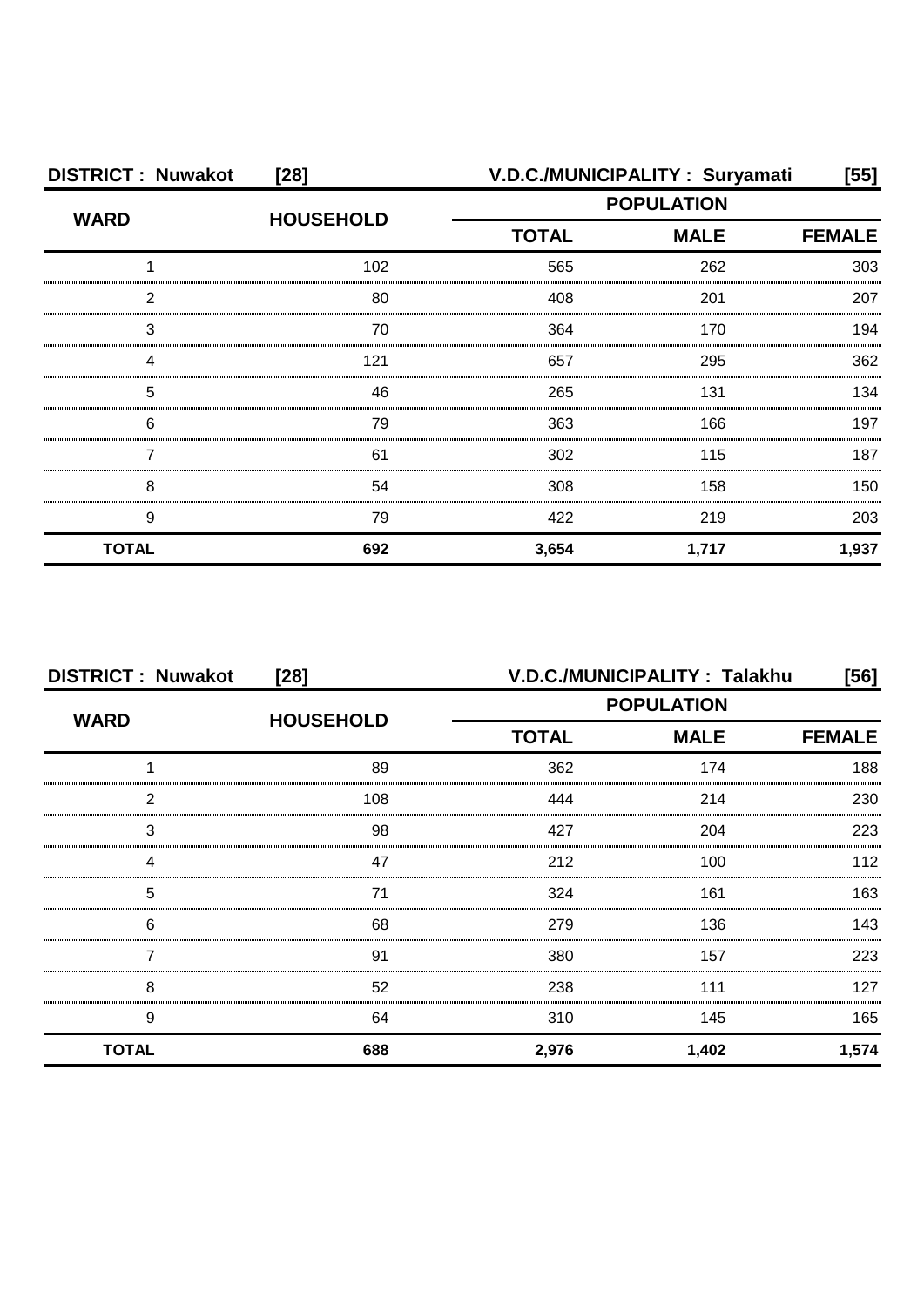| <b>DISTRICT: Nuwakot</b><br>$[28]$ |                  | V.D.C./MUNICIPALITY: Taruka |                                                                   | [57]  |
|------------------------------------|------------------|-----------------------------|-------------------------------------------------------------------|-------|
| <b>WARD</b>                        | <b>HOUSEHOLD</b> |                             | <b>POPULATION</b><br><b>TOTAL</b><br><b>MALE</b><br><b>FEMALE</b> |       |
|                                    |                  |                             |                                                                   |       |
|                                    | 243              | 1,156                       | 534                                                               | 622   |
| 2                                  | 103              | 487                         | 236                                                               | 251   |
| 3                                  | 66               | 315                         | 154                                                               | 161   |
|                                    | 93               | 474                         | 219                                                               | 255   |
| 5                                  | 183              | 871                         | 374                                                               | 497   |
| 6                                  | 109              | 492                         | 208                                                               | 284   |
|                                    | 125              | 579                         | 252                                                               | 327   |
| 8                                  | 112              | 484                         | 209                                                               | 275   |
| 9                                  | 93               | 375                         | 149                                                               | 226   |
| <b>TOTAL</b>                       | 1,127            | 5,233                       | 2,335                                                             | 2,898 |

| <b>DISTRICT: Nuwakot</b> | $[28]$           | V.D.C./MUNICIPALITY: Thanapati<br>[58] |                   |       |
|--------------------------|------------------|----------------------------------------|-------------------|-------|
| <b>WARD</b>              | <b>HOUSEHOLD</b> |                                        | <b>POPULATION</b> |       |
|                          |                  | <b>TOTAL</b>                           | <b>FEMALE</b>     |       |
|                          | 82               | 410                                    | 205               | 205   |
| 2                        | 78               | 351                                    | 160               | 191   |
| 3                        | 56               | 221                                    | 97                | 124   |
|                          | 32               | 153                                    | 74                | 79    |
| 5                        | 34               | 193                                    | 99                | 94    |
| 6                        | 69               | 320                                    | 148               | 172   |
|                          | 65               | 273                                    | 130               | 143   |
| 8                        | 72               | 339                                    | 165               | 174   |
| 9                        | 138              | 571                                    | 285               | 286   |
| <b>TOTAL</b>             | 626              | 2,831                                  | 1,363             | 1,468 |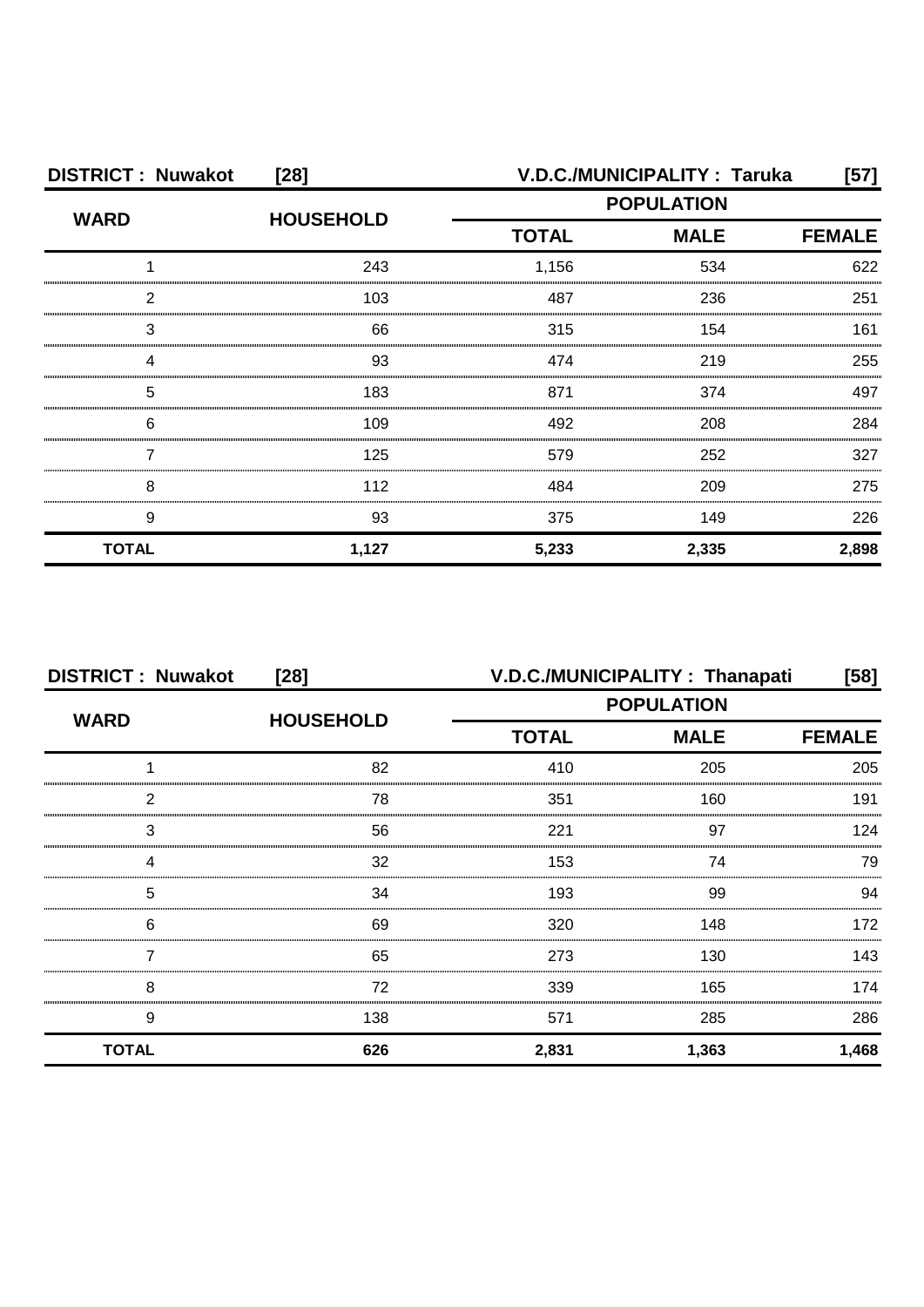| <b>DISTRICT: Nuwakot</b> | $[28]$           |                   | V.D.C./MUNICIPALITY: Thansing | [59]          |
|--------------------------|------------------|-------------------|-------------------------------|---------------|
| <b>WARD</b>              | <b>HOUSEHOLD</b> | <b>POPULATION</b> |                               |               |
|                          |                  | <b>TOTAL</b>      | <b>MALE</b>                   | <b>FEMALE</b> |
|                          | 199              | 852               | 414                           | 438           |
| ႒                        | 135              | 548               | 256                           | 292           |
| 3                        | 136              | 548               | 258                           | 290           |
|                          | 115              | 459               | 214                           | 245           |
| 5                        | 146              | 704               | 325                           | 379           |
| 6                        | 179              | 801               | 376                           | 425           |
|                          | 68               | 310               | 140                           | 170           |
| 8                        | 252              | 1,161             | 556                           | 605           |
| 9                        | 158              | 743               | 360                           | 383           |
| <b>TOTAL</b>             | 1,388            | 6,126             | 2,899                         | 3,227         |

| <b>DISTRICT: Nuwakot</b> | $[28]$           |              | V.D.C./MUNICIPALITY: Thaprek<br>[60] |       |  |
|--------------------------|------------------|--------------|--------------------------------------|-------|--|
| <b>WARD</b>              | <b>HOUSEHOLD</b> |              | <b>POPULATION</b>                    |       |  |
|                          |                  | <b>TOTAL</b> | <b>MALE</b><br><b>FEMALE</b>         |       |  |
|                          | 79               | 437          | 209                                  | 228   |  |
| っ                        | 94               | 560          | 253                                  | 307   |  |
| 3                        | 94               | 463          | 215                                  | 248   |  |
|                          | 109              | 496          | 230                                  | 266   |  |
| 5                        | 89               | 435          | 208                                  | 227   |  |
| 6                        | 64               | 372          | 183                                  | 189   |  |
|                          | 93               | 489          | 247                                  | 242   |  |
| 8                        | 41               | 178          | 94                                   | 84    |  |
| 9                        | 97               | 512          | 263                                  | 249   |  |
| <b>TOTAL</b>             | 760              | 3,942        | 1,902                                | 2,040 |  |